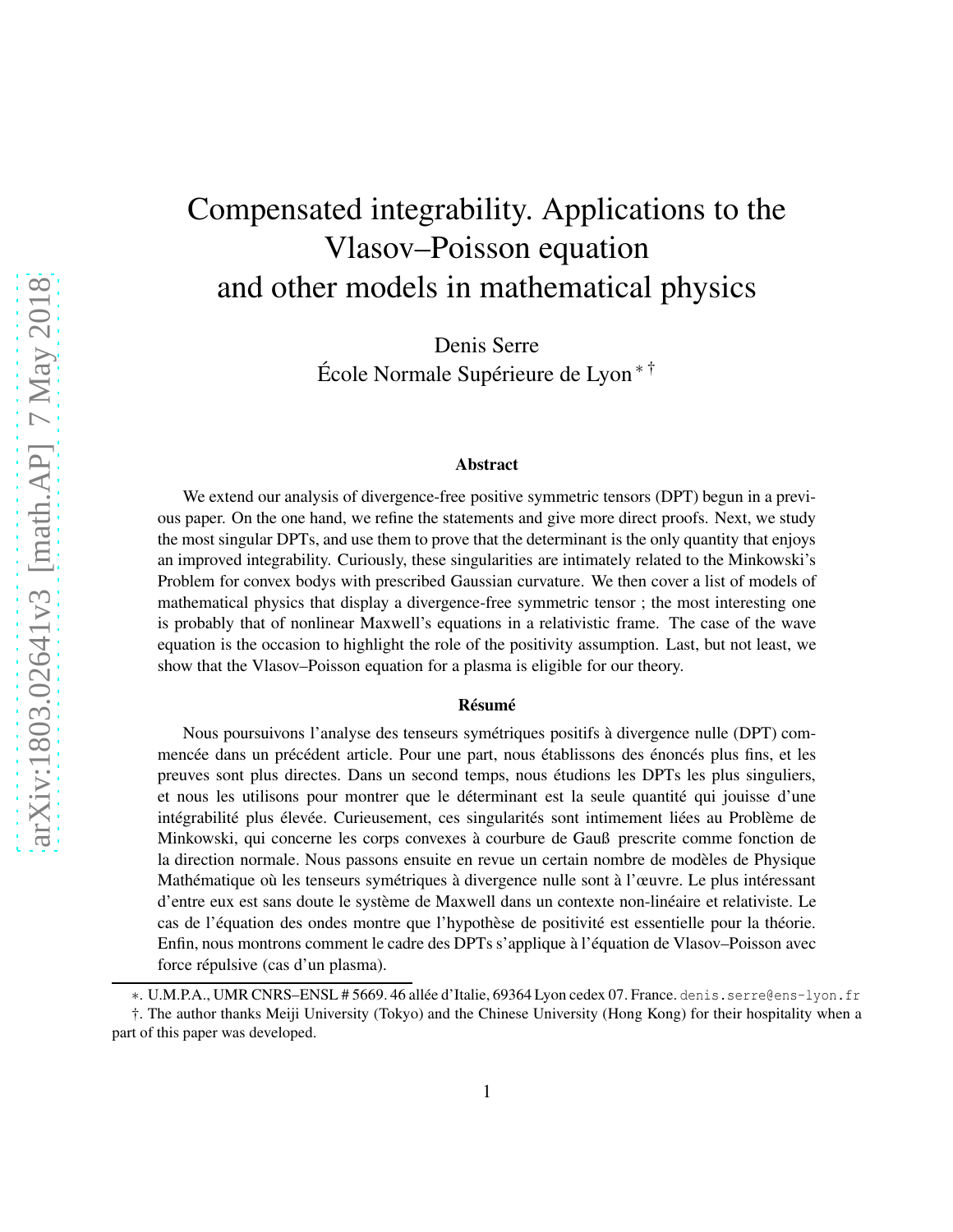Key words: divergence-free tensors, integrability, determinant, Maxwell 's equations, Vlasov–Poisson equation.

MSC2010: 15A15, 35J96, 35Q35, 35Q61, 35Q83, 76X05, 78A02.

# 1 Introduction

Let  $d \geq 2$  be an integer. In a previous paper [\[12\]](#page-23-0), we began the study of divergence-free positive symmetric tensors, in short DPTs. These objects are measurable fields

$$
T:\Omega\longrightarrow \text{\bf Sym}_d^+
$$

over an open domain  $\Omega \subset \mathbb{R}^d$  (or a torus  $\Omega = \mathbb{R}^d/\Gamma$ ), with values in the cone of positive semi-definite matrices, whose row-wise divergence Div*T* vanishes:

$$
\forall i=1,\ldots,d \qquad \sum_{j=1}^d \partial_j T_{ij} \equiv 0.
$$

We also considered situations where the condition above is replaced by some control of Div*T* in the space of vector fields with values in the space of bounded measures.

In the periodic case, our main result was that when such a field is integrable, then  $(\det T)^{\frac{1}{d-1}}$  is integrable too. This is remarkable since a product like  $(T_{11} \cdots T_{dd})^{\frac{1}{d-1}}$  does not need to be integrable. Such a result can therefore be called a *Compensated Integrability*. At the algebraic level, the relation between the differential constraint and the function det<sup> $\frac{1}{d-1}$ </sup> is that the latter is concave in the characteristic directions of the operator Div. The inequality associated with the property of compensated integrability,

<span id="page-1-0"></span>(1) 
$$
\int_{\mathbb{R}^d/\Gamma} (\det T)^{\frac{1}{d-1}} dx \leq \left( \det \int_{\mathbb{R}^d/\Gamma} T(x) dx \right)^{\frac{1}{d-1}},
$$

is a *non-diagonal* extension of Gagliardo's Inequality. It tells us that the map  $T \mapsto (\det T)^{\frac{1}{d-1}}$  is *Divergence-quasiconcave*, in the terminology of Fonseca & Müller [\[6\]](#page-23-1).

For a bounded domain, we established an inequality similar to [\(1\)](#page-1-0), where the right-hand side involves instead a boundary integral. Despite its correctness, our Theorem 2.3 was still perfectible. On the one hand, we proved only the functional inequality, but felt short of establishing the gain of integrability and had to make it an assumption. On the other hand, we imposed the useless restriction that the domain  $Ω$  be convex.

The paper below addresses several aspects of DPTs, concerning either general statements or their applications to Mathematical Physics and Fluid Dynamics.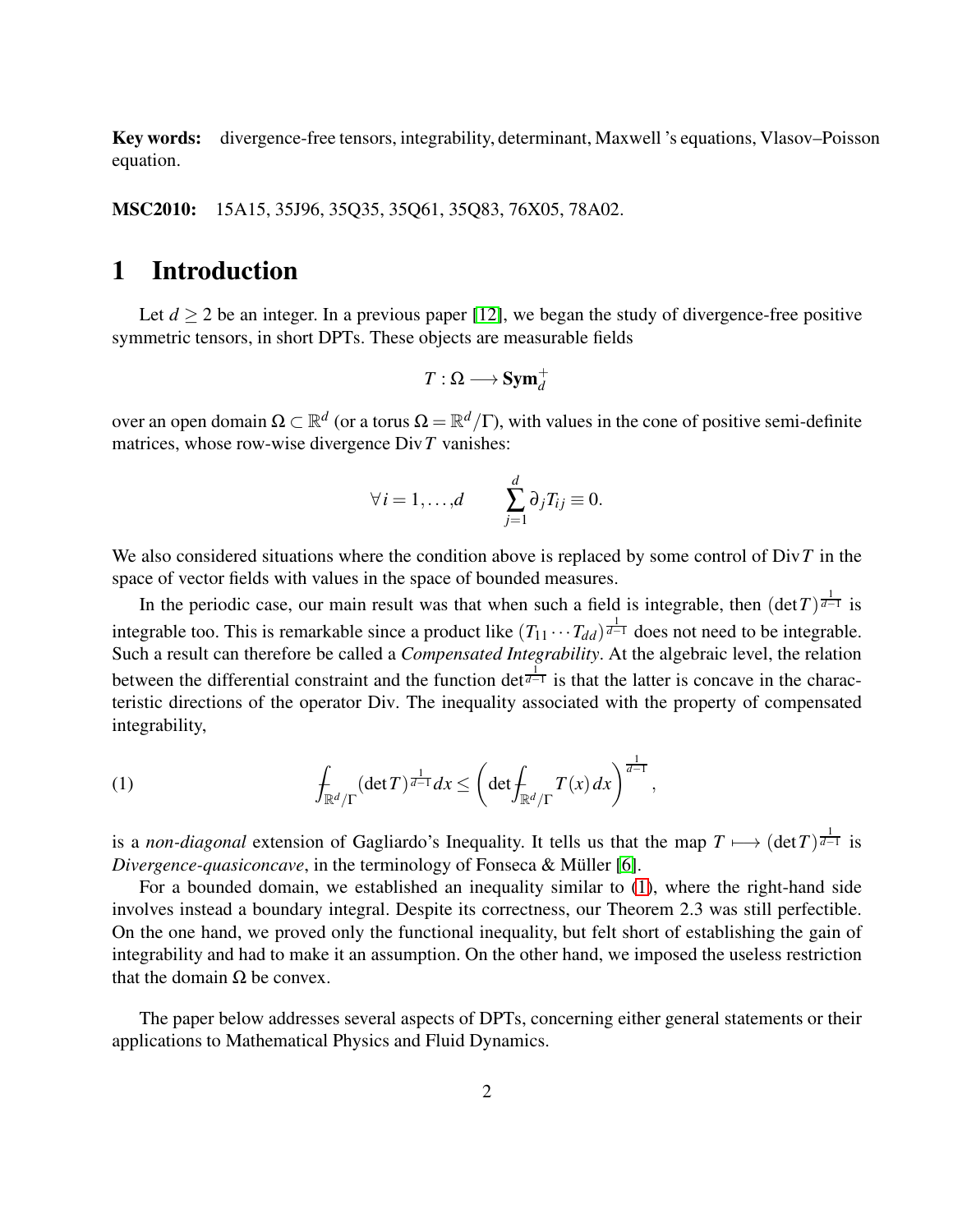In Section [2,](#page-3-0) we complete the results of [\[12\]](#page-23-0) and give more elegant proofs, both in the periodic and in the bounded cases. We drop the assumption of convexity and establish the Compensated Integrability in all situations. We treat the case where  $\Omega$  is a slab  $(0, \tau) \times \mathbb{R}^{d-1}$ , which is taylored for the applications to models of continuum mechanics, especially inviscid compressible fluids ; our statement can be applied whenever the total mass and energy of the fluid are finite. As shown in [\[12\]](#page-23-0), this yields new *a priori* estimates, where the gain of integrability comes to the price of a time integration. We address a question that was left aside, of whether the positivity of  $T(x)$  is a meaningfull assumption. The answer is positive when  $d \geq 3$ , as shown by an example, constructed by S. Klainerman & M. Machedon in the context of the wave equation.

Section [3](#page-7-0) is a rather general study of those functions  $T \mapsto f(T)$  which display a similar gain of integrability as det<sup> $\frac{1}{d-1}$ </sup>. We first show that they must vanish on rank-one tensors *v*⊗*v*. It is therefore natural to consider appropriate powers of *immanants*. Our main result is that among this collection, det<sup> $\frac{1}{d-1}$ </sup> is the only one to gain maximal integrability. This paragraph makes use of the classification of the locally integrable DPTs that are homogeneous of a given degree. On the one hand, we show that this degree may not belong to the interval  $(-d,1-d)$ ; this is an indication that singularities of DPTs should not be too strong. On the other hand, we characterize those of degree 1−*d*, which are intimately related to a geometrical problem posed by Minkowski.

Section [4](#page-13-0) is devoted to divergence-free symmetric tensors that occur in Mathematical Physics; they often come as energy-momentum tensors. We warn the reader that not all of them are positive, and thus we do not always expect a compensated integrability. We mentionned above the case of the wave equation. We present here a few other examples, among which a rather interesting one is the non-linear Maxwell system of an electro-magnetic field ; it is remarkable that the symmetry of the associated tensor is a consequence of the invariance of the model under the action of the Lorentz group of special relativity. We also describe in full generality those first-order systems of conservation laws having the DPT form, and that are compatible with a convex entropy ; the Euler system of an inviscid gas falls into this category. We show that such systems can be described in terms of a single potential function.

Last, but not least, Section [5](#page-19-0) deals with kinetic models of the Vlasov family in  $d = 1 + n$  spacetime dimensions. We show that such equations are associated with a divergence-free symmetric tensor, which turns out to be positive when the self-induced force  $F$  is repulsive. This covers the case of a plasma (Coulomb force), and excludes that of a galaxy (gravity force). The construction is rather indirect in terms of the mass density, but this is the price to pay for the positivity of the tensor. As in gas dynamics, this leads us to a new estimate, which displays a higher integrability property in space and time. A previous, more naive attempt in [\[12\]](#page-23-0), led us to a tensor containing a diagonal block  $F \otimes F - \frac{1}{2}$  $\frac{1}{2}|F|^2I_n$ , which is neither positive nor negative, so that compensated integrability could not be applied.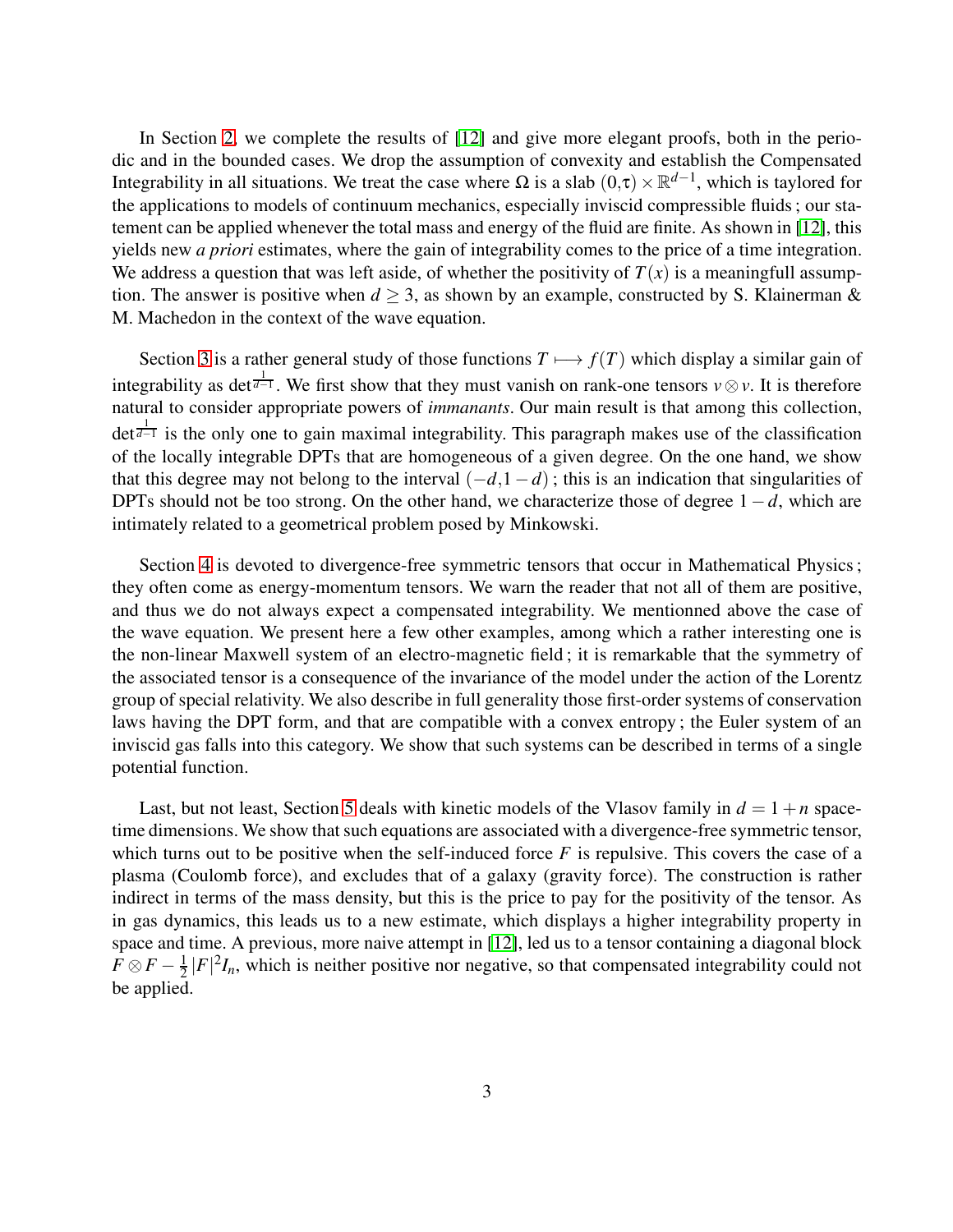# <span id="page-3-0"></span>2 Compensated integrability

### 2.1 Periodic case

<span id="page-3-1"></span>Let us recall Theorem 2.1 of [\[12\]](#page-23-0) :

**Theorem 2.1** Let the DPT  $x \mapsto A(x)$  be  $\Gamma$ -periodic, with  $A \in L^1(\mathbb{R}^d/\Gamma)$ . Then  $(\det A)^{\frac{1}{d-1}} \in L^1(\mathbb{R}^d/\Gamma)$ *and there holds*

<span id="page-3-3"></span>(2) 
$$
\int_{\mathbb{R}^d/\Gamma} (\det A(x))^{1\over d-1} dx \leq \left( \det \int_{\mathbb{R}^d/\Gamma} A(x) dx \right)^{1\over d-1}.
$$

The fact that  $(\det A)^{\frac{1}{d-1}}$  is integrable, is not implied by the sole assumption  $A \in L^1(\mathbb{R}^d/\Gamma)$ . There is no reason why other homogeneous functions of *A* of degree  $\frac{d}{d-1}$  should be integrable. The theorem therefore expresses a compensation property, which may be called *Compensated Integrability*.

A similar phenomenon was established by Coifman & al. [\[4\]](#page-23-2), who proved that if two vector fields  $u, v \in L^2(\mathbb{R}^d)$  satisfy div $u = 0$  and curl  $v = 0$ , then the scalar product  $u \cdot v$  belongs to the Hardy space  $\mathcal{H}^1(\mathbb{R}^d)$ , a strict subspace of the obvious  $L^1(\mathbb{R}^d)$ . If  $f = u \cdot v$  is non-negative, this implies that  $f \log(1+f) \in L^1_{loc}(\mathbb{R}^d)$ . It is interesting to compare the result of Coifman & al. with ours when  $d = 2$ , because their differential constraints read  $Div T = 0$  for  $T =$  $\begin{pmatrix} u_1 & u_2 \end{pmatrix}$ −*v*<sup>2</sup> *v*<sup>1</sup>  $\overline{ }$ , the function  $f = u \cdot v$  is nothing but det *T*, and we both make the assumption that  $f \geq 0$ . Their integrability is higher than ours, both in the assumption and in the conclusion. We have an extra assumption (symmetry), but our gain is better (from  $L^{1/2}$  to  $L^1$ , instead of from  $L^1$  to  $L \log L$ ).

The following proof of Theorem [2.1](#page-3-1) is much more direct that the one in [\[12\]](#page-23-0). Let  $f > 0$  be an arbitrary smooth,  $\Gamma$ -periodic function. Let  $S \in \mathbf{SPD}_d$  satisfy the constraint

(3) 
$$
\det S = \int_{\mathbb{R}^d/\Gamma} f(x) dx.
$$

By Yan Yan Li's Theorem [\[9\]](#page-23-3), the Monge–Ampère equation det  $D^2\theta = f$  admits a smooth, convex solution of the form  $\theta = \frac{1}{2}$  $\frac{1}{2}x^T S x + \rho(x)$  where  $\rho$  is periodic too. With the same arguments as in [\[12\]](#page-23-0), we have

<span id="page-3-2"></span>
$$
(f \det A)^{\frac{1}{d}} \leq \frac{1}{d} \operatorname{Tr} (A D^2 \theta) = \frac{1}{d} (\operatorname{Tr} (A S) + \operatorname{div} (A \nabla \rho)).
$$

Integrating, we have

$$
\int_{\mathbb{R}^d/\Gamma} (f \det A)^{\frac{1}{d}} dx \leq \frac{1}{d} \operatorname{Tr} \left( S \int_{\mathbb{R}^d/\Gamma} A(x) dx \right) =: \frac{1}{d} \operatorname{Tr} \left( S A_+ \right).
$$

We optimize the choice of *S* by taking  $S = \lambda A_+^{-1}$ , where  $\lambda > 0$  satisfies [\(3\)](#page-3-2). We obtain

$$
\int_{\mathbb{R}^d/\Gamma} (f \det A)^{\frac{1}{d}} dx \leq \lambda = \left( \int_{\mathbb{R}^d/\Gamma} f(x) dx \det A_+ \right)^{\frac{1}{d}}.
$$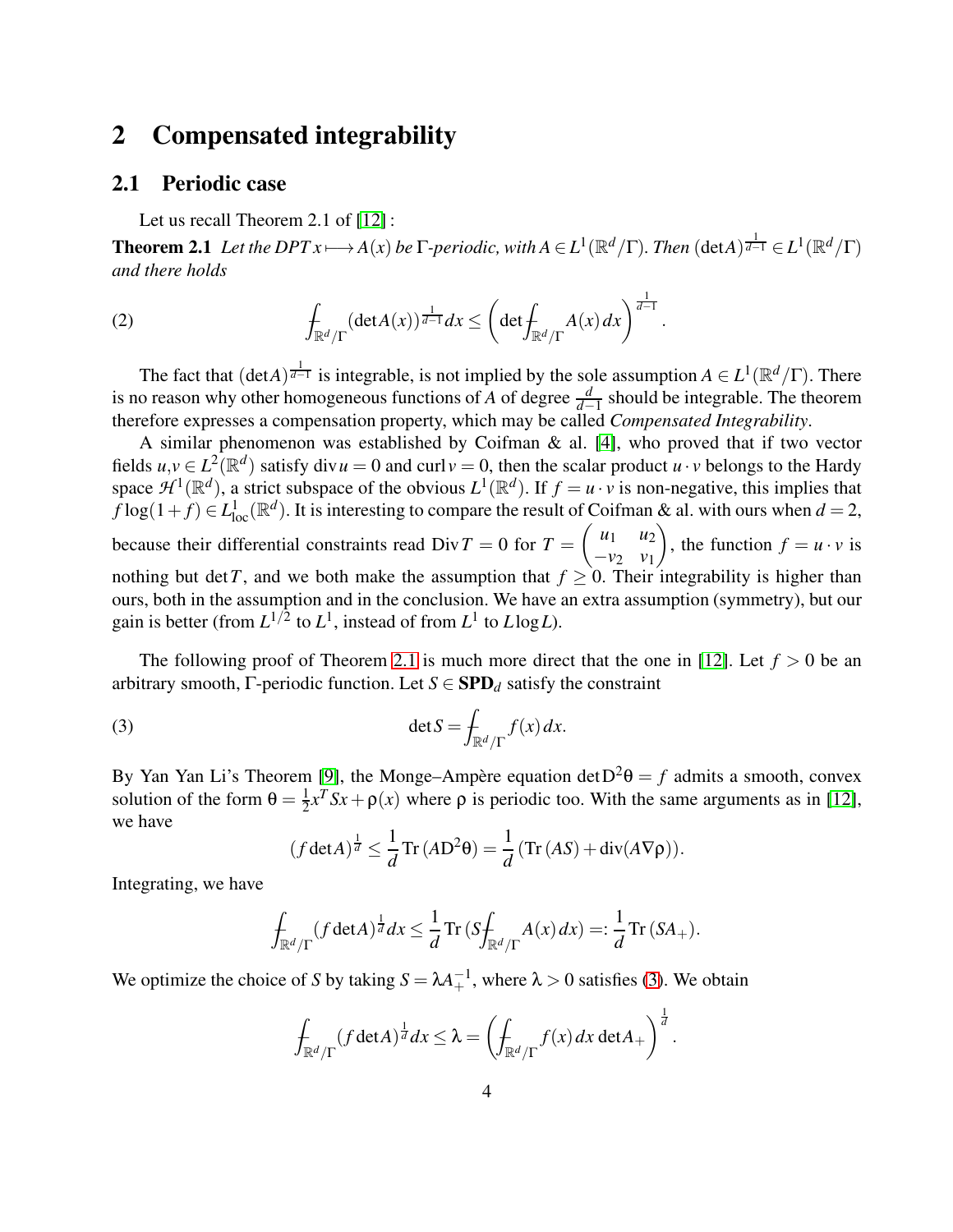Denoting  $\phi := f^{\frac{1}{d}}$ , this is recast as

$$
\int_{\mathbb{R}^d/\Gamma} \phi(\det A)^{\frac{1}{d}} dx \leq \lambda = ||\phi||_{L^d_{\rm per}} (\det A_+)^{\frac{1}{d}}.
$$

By density, this inequality remains true for every non-negative function  $\phi \in L^p_{per}$ . Because det $A \ge 0$ , we infer that  $(\text{det}A)^{\frac{1}{d}} \in L^{d'}_{\text{per}}$ , where  $d' = \frac{d}{d}$  $\frac{d}{d-1}$  is the conjugate exponent, that is  $(\text{det}A)^{\frac{1}{d-1}}$  ∈  $L^1_{\text{per}}$ , and we have

$$
\|(\hbox{det} A)^{\frac1d}\|_{L^{d'}_{\rm per}}\leq (\hbox{det} A_+)^{\frac1d}.
$$

This is exactly our functional inequality [\(2\)](#page-3-3).

Remark. The proof given here has the advantage to apply under a weaker hypothesis, when we assume that the entries of *A* are bounded measures on R *<sup>d</sup>*/Γ, instead of being integrable. The positiveness means that for every ξ ∈ *S d*−1 , the bounded measure ∑*i*, *<sup>j</sup>* ξ*i*ξ*jai j* is non-negative. The only point to clarify is the definition of  $(detA)^{\frac{1}{d}}$ . By assumption, the entries are absolutely continuous with respect to the non-negative measure Tr *A*. One can therefore introduce the densities  $f_{ij}$  by  $a_{ij} = f_{ij}$  Tr *A*. These functions  $f_{ij}$  are integrable with respect to TrA and the matrix  $F = (f_{ij})_{1 \le i, j \le d}$  takes values in  $\text{Sym}_d^+$ . Then

$$
(\det A)^{\frac{1}{d}} := (\det F)^{\frac{1}{d}} \mathrm{Tr} A
$$

defines a bounded measure. Once again, there is a compensated integrability:  $(\text{det}A)^{\frac{1}{d}}$  is absolutely continuous with respect to the Lebesgue measure, and its density belongs to  $L^{\frac{d}{d-1}}(\mathbb{R}^d/\Gamma)$ .

The present remark can be made for the Theorems [2.2](#page-5-0) and [2.3](#page-6-0) below. It is also meaningful when treating renormalized solutions of Boltzman flow (see Section 3.4 of [\[12\]](#page-23-0)), where the conservation of momentum includes a *defect measure* Σ, since our analysis provided an estimate of

$$
\int_0^{\tau} \int_{\mathbb{R}^n} (\rho \det \Sigma)^{\frac{1}{n}} dy dt.
$$

### 2.2 DPTs in a bounded domain

The analysis above works the same in a convex bounded domain  $\Omega$ . For the sake of completeness, we may assume that  $Div A$  is a vector-valued bounded measure. Let  $f > 0$  be an arbitrary smooth function over Ω. Let  $\nabla\theta$  be the Brenier's transport from  $(\Omega, f(x)dx)$  to  $(B_r, dx)$ , where the constraint

$$
\frac{r^d}{d}|S^{d-1}| = \int_{\Omega} f(x) \, dx
$$

expresses that both measures have the same mass.

Following the same lines, we have

$$
(f \det A)^{\frac{1}{d}} \leq \frac{1}{d} \left( \operatorname{div}(A \nabla \theta) + (\operatorname{Div} A) \nabla \theta \right).
$$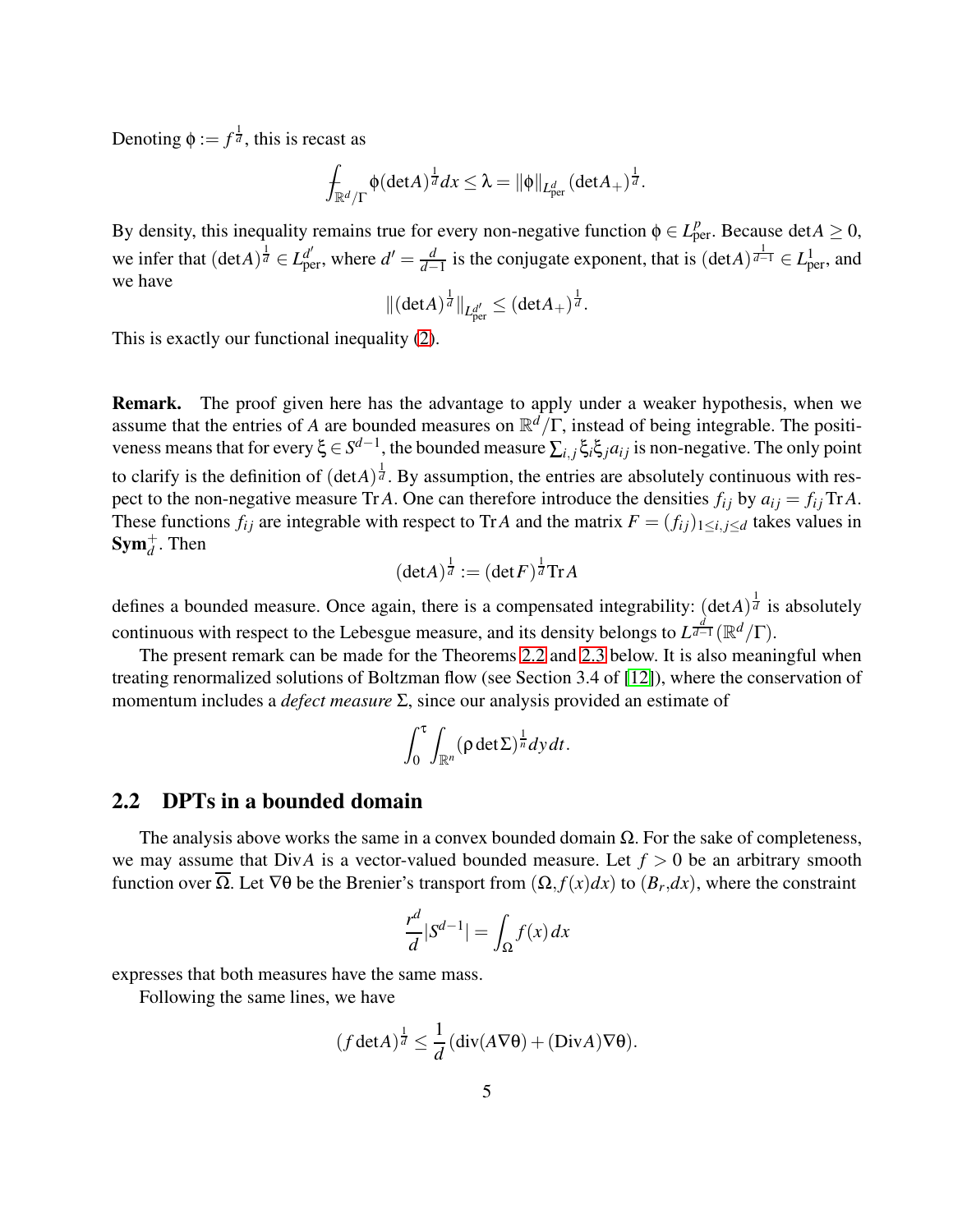Integrating, there comes

$$
\int_{\Omega} (f \det A)^{\frac{1}{d}} dx \leq \frac{1}{d} \left( \int_{\partial \Omega} (A \nabla \theta) \cdot \vec{n} ds(x) + \int_{\Omega} (Div A) \nabla \theta dx \right) \leq \frac{r}{d} \left( \int_{\partial \Omega} |A\vec{n}| ds(x) + ||Div A||_{\mathcal{M}} \right).
$$

Let us proceed as above: we introduce  $\phi = f^{\frac{1}{d}}$  and rewrite

<span id="page-5-0"></span>
$$
\int_{\Omega} \phi(\det A)^{\frac{1}{d}} dx \leq K \|\phi\|_{L^d}
$$

where

$$
K = \frac{1}{d} \left( \frac{d}{|S^{d-1}|} \right)^{\frac{1}{d}} \left( \int_{\partial \Omega} |A\vec{n}| \, ds(x) + ||\text{Div}A||_{\mathcal{M}} \right).
$$

We deduce that  $(\det A)^{\frac{1}{d}} \in L^{d'}(\Omega)$ , with  $\|(\det A)^{\frac{1}{d}}\|_{L^{d'}} \leq K$ . This proves that  $(\det A)^{\frac{1}{d-1}}$  is integrable, a point that was left open in Theorem 2.3 of [\[12\]](#page-23-0).

#### 2.2.1 Non-convex domains

This Theorem 2.3 can actually be improved in another direction, by dropping the assumption that the domain be convex. Our ultimate result is therefore:

**Theorem 2.2** Let  $\Omega$  be a bounded open subset in  $\mathbb{R}^d$  with smooth boundary. Let  $A \in L^1(\Omega; Sym_d^+)$ *d be given, such that DivA is a (vector-valued) bounded measure. We assume that the normal trace A* $\vec{n}$ *is a bounded measure. Then there holds*

(4) 
$$
\int_{\Omega} (\det A(x))^{\frac{1}{d-1}} dx \leq \frac{1}{d|S^{d-1}|^{\frac{1}{d-1}}} \left( \|A\vec{n}\|_{\mathcal{M}(\partial \Omega)} + \|Div A\|_{\mathcal{M}(\Omega)} \right)^{\frac{d}{d-1}}.
$$

<span id="page-5-1"></span>*Proof*

The Theorem has already been proven when the domain is convex and the normal trace is integrable. We may therefore apply this restricted version to the pair  $(\Omega, \tilde{A})$ , where  $\Omega$  is a ball that contains  $\overline{\Omega}$ , and  $\tilde{A}$  is the extension of *A* by  $0_d$  over  $\tilde{\Omega} \setminus \Omega$ . The assumption tells us that Div $\tilde{\Omega}$  is a bounded measure, and we have

$$
\|\text{Div}\tilde{A}\|_{\mathcal{M}(\tilde{\Omega})} = \|A\vec{n}\|_{\mathcal{M}(\partial\Omega)} + \|\text{Div}A\|_{\mathcal{M}(\Omega)}.
$$

Besides, the normal trace of  $\tilde{A}$  vanishes identically. The inequality [\(4\)](#page-5-1), valid for  $\tilde{A}$  in  $\tilde{Q}$ , yields the same inequality for *A* in  $\Omega$ .

п

Of course, the same remark as in the periodic case holds true: we can actually replace the integrability of *A*, by the assumption that *A* is a symmetric tensor of bounded measures, non-negative in the sense that for every vector  $\xi \in \mathbb{R}^d$ , the scalar measure  $\xi^T A \xi$  is non-negative. This assumption allows us to define a non-negative measure  $(\det A)^{\frac{1}{d}}$ , and the theorem tells us that the latter is actually a function of class  $L^{\frac{d}{d-1}}$ . In particular, it does not display a singular part.

Remark also that the isoperimetric inequality follows immediately and for every smooth domain, by applying Theorem [2.2](#page-5-0) to the tensor  $A \equiv I_d$ .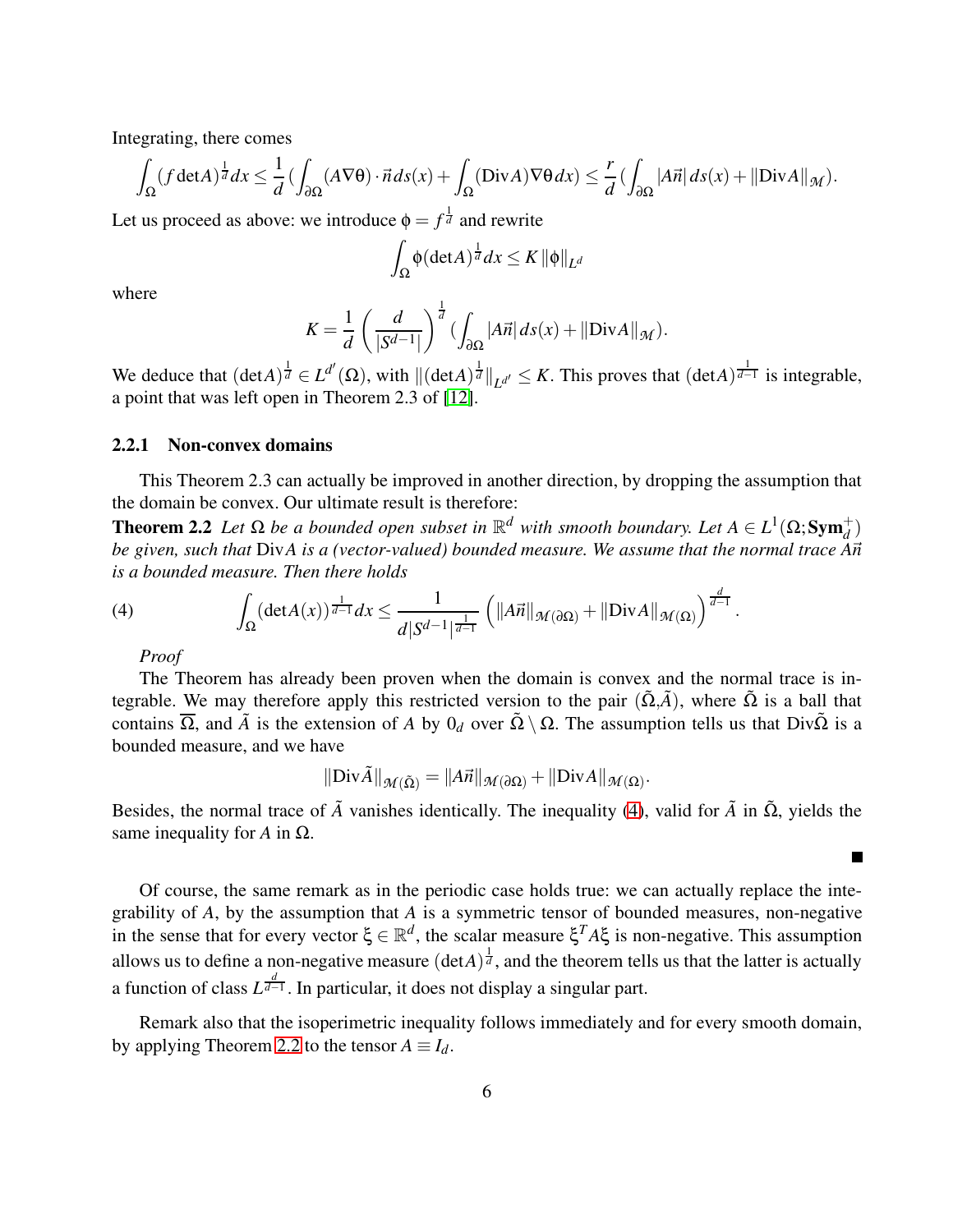#### <span id="page-6-1"></span>2.3 The case of a slab

We consider now a domain of the form  $\Omega = (0, \tau) \times \mathbb{R}^n$ , where  $\tau > 0$  and  $d = 1 + n$ . We split the coordinates as  $x = (t, y)$  and may think of *t* and *y* as time and space variables, respectively. Suppose that *A* is a DPT over  $\Omega$ , with  $A \in L^1(\Omega)$ . Assume also that its normal traces on the top/bottom boundaries are bounded measures.

Let us choose a function  $\phi \in \mathcal{D}(\mathbb{R}^n)$  with support in the ball  $B_2$  of radius 2, which satisfies  $0 \le \phi \le \phi$ 1 everywhere, and  $\phi \equiv 1$  in the unit ball  $B_1$ . If  $R > 0$ , define  $\phi_R(y) := \phi(y/R)$ . Let us apply Theorem [2.2](#page-5-0) to the tensor  $\phi_R A$ , in the domain  $\Omega_R = (0,\tau) \times B_{2R}$ . Its divergence is  $A \nabla \phi_R$  and its trace on the lateral boundary (0,τ)×∂*B*2*<sup>R</sup>* vanishes, while |φ*RA*ξ| ≤ |*A*ξ|. We have therefore

$$
\int_{\Omega_R} (\phi_R \det A(x))^{\frac{1}{d-1}} dx \leq \frac{1}{d|S^{d-1}|^{\frac{1}{d-1}}} \left( \|\phi_R A \vec{n}\|_{\mathcal{M}(\partial \Omega_R)} + \|\text{Div}(\phi_R A)\|_{\mathcal{M}(\Omega_R)} \right)^{\frac{d}{d-1}} \leq \frac{1}{d|S^{d-1}|^{\frac{1}{d-1}}} \left( \|A \vec{n}\|_{\mathcal{M}(\{0\}\times\mathbb{R}^n)} + \|A \vec{n}\|_{\mathcal{M}(\{\tau\}\times\mathbb{R}^n)} + \|A \nabla \phi_R\|_{\mathcal{M}(\Omega_R)} \right)^{\frac{d}{d-1}}.
$$

We infer

<span id="page-6-0"></span>
$$
\int_0^{\tau} \int_{B_R} (\det A)^{\frac{1}{d-1}} dy dt \leq \frac{1}{d|S^{d-1}|^{\frac{1}{d-1}}} \left( \|A\vec{n}\|_{\mathcal{M}(\{0\}\times\mathbb{R}^n)} + \|A\vec{n}\|_{\mathcal{M}(\{\tau\}\times\mathbb{R}^n)} + \frac{c}{R} \|A\|_{L^1} \right)^{\frac{d}{d-1}}.
$$

Passing to the limit as  $R \rightarrow +\infty$ , we may state:

**Theorem 2.3** Let A be a DPT over the slab  $(0, \tau) \times \mathbb{R}^n$ . We assume that it is integrable, and that its *normal traces on the top/bottom boundaries are bounded measures. Then* (det*A*) 1 *<sup>n</sup> is integrable and one has*

(5) 
$$
\int_0^{\tau} \int_{\mathbb{R}^n} (\det A)^{\frac{1}{n}} dy dt \leq \frac{1}{(n+1)|S^n|^{\frac{1}{n}}} \left( ||A\vec{n}||_{\mathcal{M}(\{0\}\times\mathbb{R}^n)} + ||A\vec{n}||_{\mathcal{M}(\{\tau\}\times\mathbb{R}^n)} \right)^{1+\frac{1}{n}}.
$$

This is the fundamental inequality that we apply to various models in physics, mostly in gas dynamics.

#### 2.4 More about the gain integrability

Theorems [2.1,](#page-3-1) [2.2](#page-5-0) and [2.3](#page-6-0) turn out to be understatements in some circumstances. When we say that  $(\text{det}A)^{\frac{1}{d-1}}$  is integrable, we really mean that the function  $x \mapsto (\text{det}A(x))^{\frac{1}{d}}$ , which we already know to be integrable, has the additional property to belong to  $L^{\frac{d}{d-1}}$  (see the proofs). Of course, this implies that the function  $x \mapsto (\det A(x))^{\frac{1}{d-1}}$ , which is defined almost everywhere and measurable, is integrable. But this is not the end of the story. We shall encounter in the next section singular (though integrable) DPTs for which it makes sense to consider a more accurate definition of  $(\det A)^{\frac{1}{d-1}}$ , which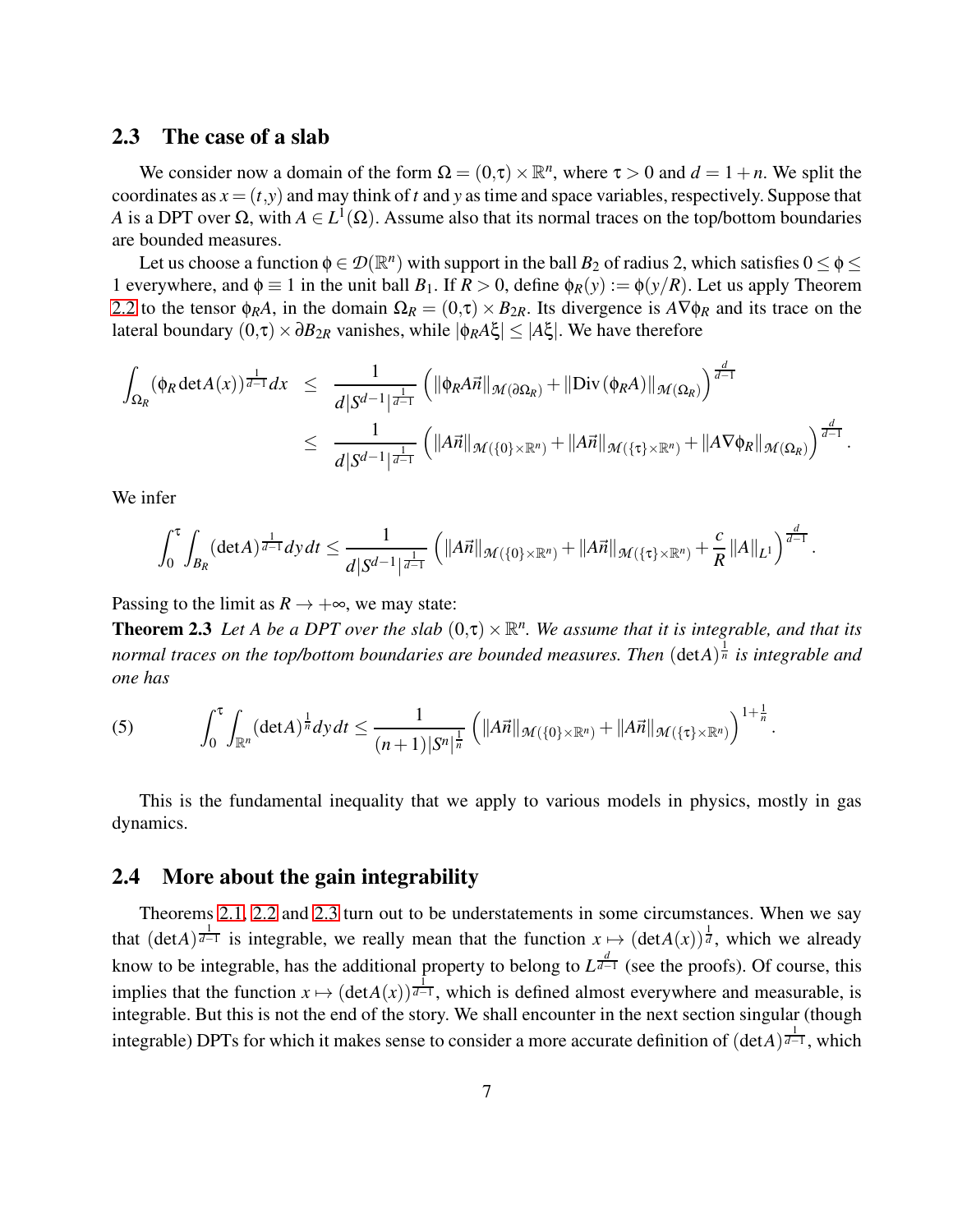includes a singular measure. Typically, if  $\theta$  is a convex, positively homogeneous function of order one (for instance a semi-norm), the tensor  $A := D^2 \theta$  is locally integrable, rank-one away from the origin and therefore satisfies  $\det A \equiv 0$  almost everywhere. This violates the identity

$$
\int_B (\det A)^{\frac{1}{d-1}} dx = \int_B \det D^2 \theta dx = \text{vol}(\nabla \theta(B)),
$$

where *B* is the unit ball, and  $\nabla \theta(B)$  must be understood as a convex body (approach  $\theta$  by smooth convex functions  $\theta_{\varepsilon}$ , or consider  $\nabla\theta$  as a sub-differential). This strongly suggests to define, in this example,

$$
(\det A)^{\frac{1}{d-1}} = \text{vol}(\nabla \theta(B)) \cdot \delta_{x=0}.
$$

Such an extension of the definition of the now bounded measure  $(\text{det}A)^{\frac{1}{d-1}}$  is meaningful only when *A* displays the highest singularities (see Proposition [3.1](#page-8-0) below), typically when *A* itself is not locally in *L*<sup> $\frac{d}{d-1}$ . It is consistent with the non-diagonal Gagliardo inequalities stated above. We intend to develop</sup> more on this subject in a future work.

# <span id="page-7-0"></span>3 Singularities *vs* gain of integrability

This section intends to show that the determinant is essentially the only homogeneous polynomial over  $\textbf{Sym}_d^+$  to display a maximal gain of integrability when applied to DPTs.

# 3.1 Homogeneous singularities of DPTs

We begin by considering those DPTs that are homogeneous functions of *x*, with a negative degree  $-\frac{m}{r}$ ; we call *m* the *order of singularity*. Denoting  $r = |x|$  and  $e = \frac{x}{r}$  $\frac{x}{r}$ , we look for tensors of the form

$$
T(x) = r^{-m}S(e)
$$

where  $e \mapsto S(e)$  takes values in  $Sym_d^+$ . Of course, we restrict our attention to integrable singularities, more generally to singularities that are bounded measures. We assume therefore that *m* < *d* and *S* is a bounded measure over the unit sphere *S d*−1 .

We begin with elementary examples:

**Lemma 3.1** *When*  $m \leq d-1$ *, the tensor* 

$$
T_m = \frac{1}{r^m} (me \otimes e + (d - 1 - m)I_d)
$$

*is a locally integrable DPT.*

The family  $T_m$  includes the special cases

$$
T_0 = (d-1)I_d
$$
,  $T_{d-1} = \frac{d-1}{r^{d-1}}e \otimes e$ ,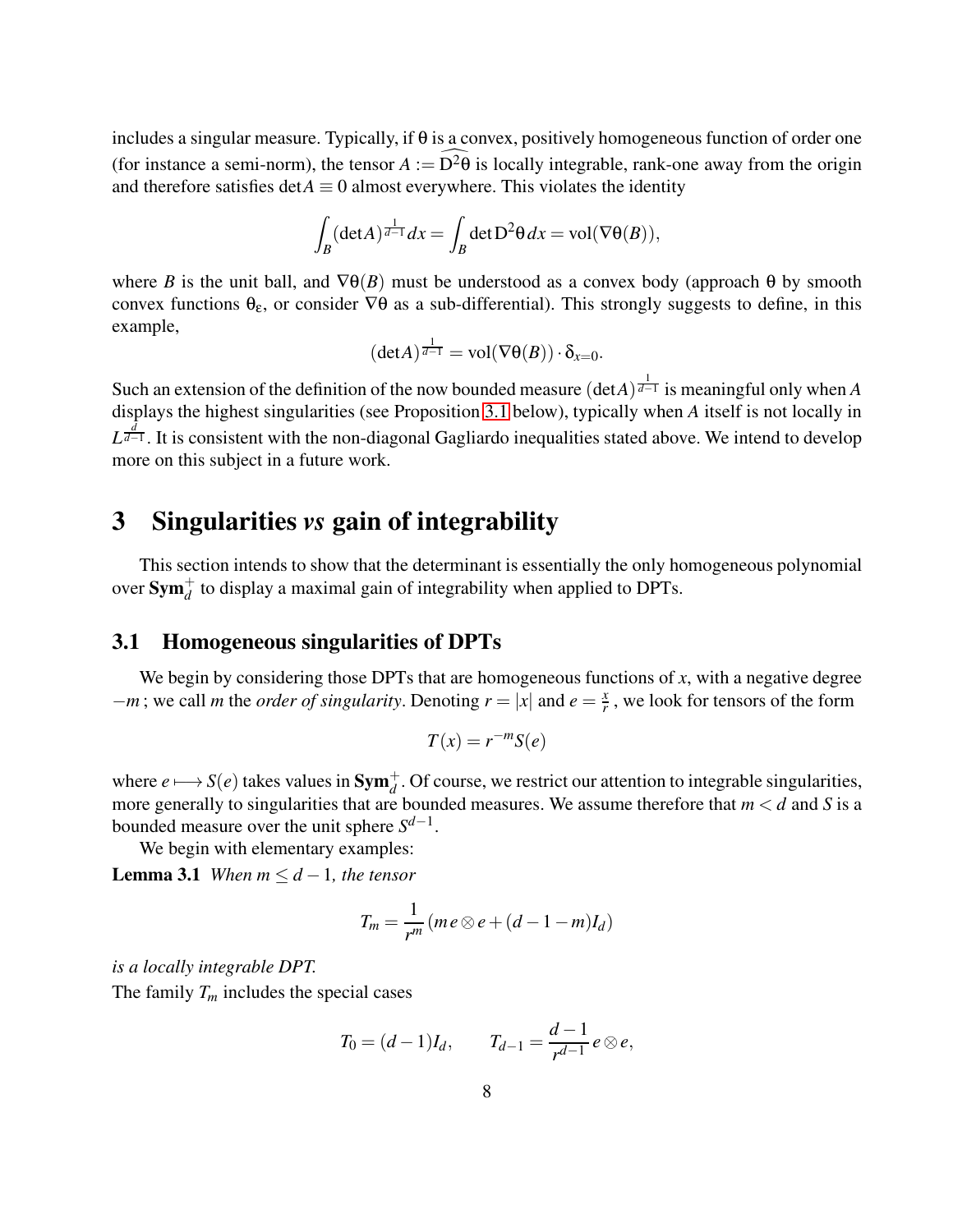where the constant factors  $d-1$  are irrelevant.

#### *Proof*

Using the identity  $Div(fS) = fDivS + S\nabla f$  and the fact  $Div(x \otimes x) = (d+1)x$ , we find that  $Div T_m \equiv 0$  away from the origin. When  $\vec{\phi} \in \mathcal{D}(\mathbb{R}^d)^d$  and  $\varepsilon \in (0,1)$ , we have

$$
\langle \text{Div } T_m, \vec{\phi} \rangle = -\langle T_m, \nabla \vec{\phi} \rangle = -\int_{\mathbb{R}^d} T_m : \nabla \vec{\phi} \, dx = -\int_{B_\varepsilon} T_m : \nabla \vec{\phi} \, dx + \int_{S_\varepsilon} (T_m e) \cdot \vec{\phi} \, ds(e)
$$
  
=  $O(\varepsilon^{d-1-m}).$ 

Letting  $\epsilon \to 0^+$ , we infer  $\langle Div T_m,\vec{\phi}\rangle = 0$ , that is Div $T_m = 0$ , in the distributional sense.

Remark that if  $m \in (d-1,d)$ , the divergence-free tensor  $T_m$  is integrable but not positive. This is consistent with the first part of the following statement.

**Proposition 3.1** *1. In the class of homogeneous DPTs, the order of singularity*  $m < d$  *must be less than or equal to*  $d-1$ *.* 

*2. The homogeneous DPTs with order of singularity d* −1 *are of the form*

<span id="page-8-0"></span>(6) 
$$
T(x) = \frac{\lambda(e)}{r^{d-1}} e \otimes e
$$

*for some non-negative measure* λ *satisfying*

(7) 
$$
\int_{S^{d-1}} e_i d\lambda(e) = 0, \qquad \forall i = 1, ..., d.
$$

*For every such measure, the formula above provides a DPT whose entries are bounded measures.*

*More generally, a tensor given by Formula [\(6\)](#page-8-1) satisfies*

<span id="page-8-2"></span><span id="page-8-1"></span>
$$
\operatorname{Div} T = \delta_{x=0} \otimes V_{\lambda}, \qquad V_{\lambda} := \int_{S^{d-1}} e \, d\lambda(e)
$$

*in the sense of distributions.*

- 3. If  $\theta$  :  $\mathbb{R}^d \to \mathbb{R}$  is convex and positively homogeneous of degree one (for instance if  $\theta$  is a semi*norm), then*  $\overline{D^2\theta}$  *is a homogeneous DPT of maximal order of singularity, that is*  $d-1$ *.*
- *4. Conversely, let T be given by [\(6\)](#page-8-1) where* λ *is strictly positive and satisfies [\(7\)](#page-8-2). Suppose that*  $\lambda \in C^m(S^{d-1})$  for some  $m \geq 3$ . Then there exists a convex function  $\theta \in C^{m+1,\alpha}(\mathbb{R}^d)$  (for every  $\alpha \in (0,1)$ *), positively homogeneous of degree one, such that*  $T = \widehat{D^2 \theta}$ *.*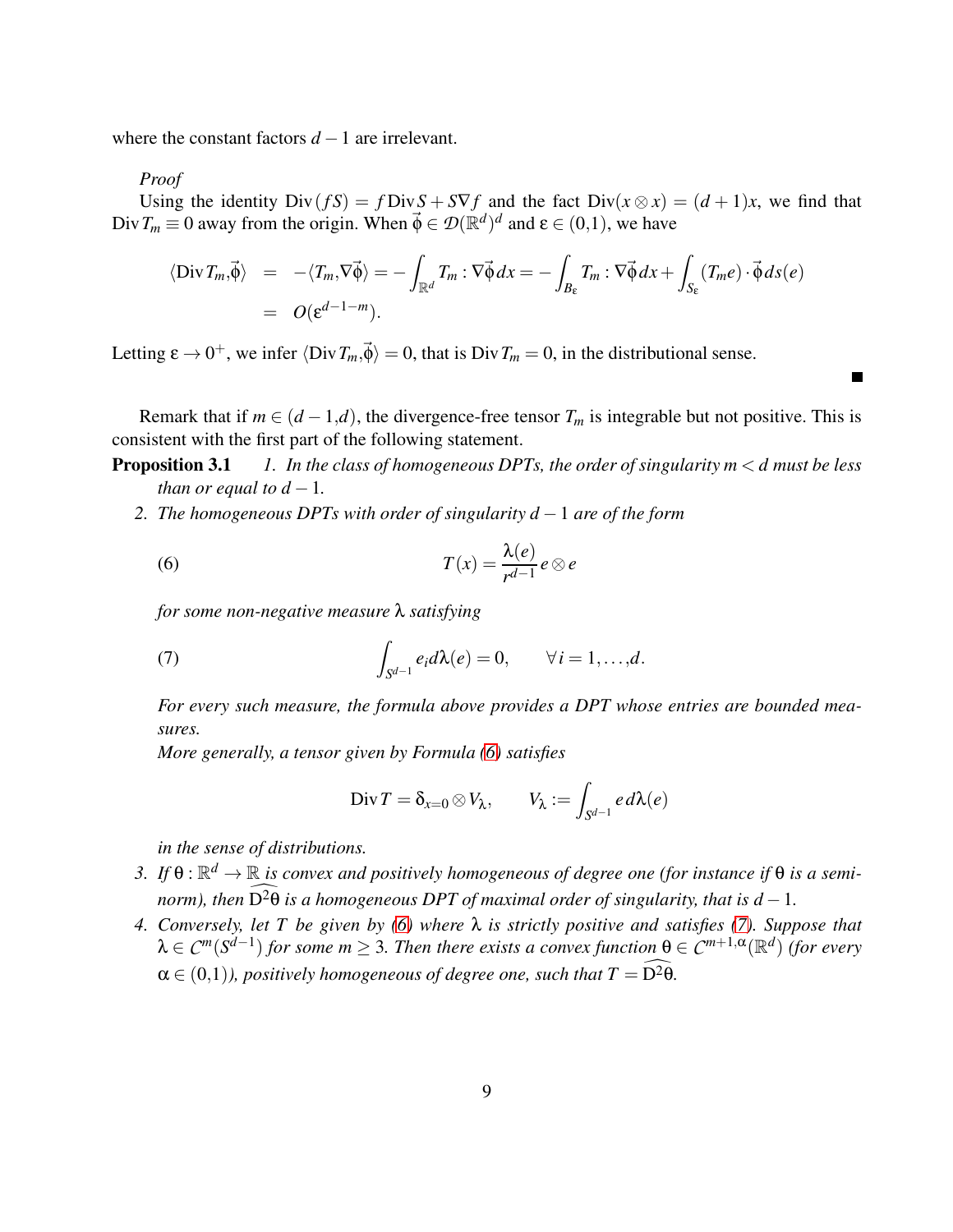**Remark.** In point 4, the map  $e \mapsto \nabla \theta(e)$  solves Minkowski's Problem, which consists in finding a convex hypersurface  $\Sigma$  whose Gauß curvature, here  $\kappa = \frac{1}{\lambda}$  $\frac{1}{\lambda(e)}$ , is a prescribed function of the normal direction. The function θ is the support function of the body whose boundary is Σ. The solution of the problem is related to an equation of Monge-Ampère type on the sphere, namely

$$
\det \mathbf{D}^2 \theta|_{e^{\perp}} = \lambda(e),
$$

where the convexity of  $\theta$  as a function of  $x \in \mathbb{R}^d$  ensures the ellipticity. If  $\lambda$  is even, the condition [\(7\)](#page-8-2) is obviously satisfied and the solution  $\theta$  is a semi-norm.

#### *Proof*

Let *T* be a homogeneous DPT of order  $m < d$ . The divergence-free condition writes

$$
Div S = \frac{m}{r^2} S x,
$$

where we view *S* as a function of *x*, homogeneous of degree zero. Let us make the scalar product with *x*,

$$
me^T Se = x \cdot \text{Div} S = \text{div}(Sx) - \text{Tr} S.
$$

Let us integrate over the unit ball *B*,

$$
\int_B (me^T Se + \text{Tr} S) dx = \int_{S^{d-1}} e^T Se ds(e).
$$

With  $dx = r^{d-1}dr ds(e)$ , this yields

$$
\int_{S^{d-1}} ((m+1-d)e^{T}Se + \text{Tr} S|_{e^{\perp}}) ds(e) = 0.
$$

When  $m \geq d-1$ , the integrand is non-negative (recall that  $S(e) \in \text{Sym}_d^+$ ) and the equality above is equivalent to  $(m+1-d)e^T Se + \text{Tr } S|_{e^{\perp}} \equiv 0$ . If  $m > d-1$ , this means  $S = 0_d$ , which proves the first item. If  $m = d - 1$ , it says only that *S* vanishes over  $e^{\perp}$ , that is *S* is of the form  $\lambda(e)e \otimes e$  with  $\lambda(e) \ge 0$ .

Conversely, let  $\lambda$  be a non-negative measure, so that  $T := r^{1-d}\lambda(e)e \otimes e$  is a symmetric, positive semi-definite tensor. If  $\lambda \equiv 1$ , we verify easily that the corresponding tensor  $T^0$  equals  $D^2\theta$  where θ ≡ |*x*|. Therefore *T*<sup>0</sup> is a DPT. For a general λ, we have

$$
\text{Div}\,T = \text{Div}(\lambda T^0) = T^0 \nabla \lambda = r^{-d}(x \cdot \nabla \lambda)e \equiv 0
$$

away from the origin, where the last identity is that of Euler for homogeneous functions. If  $\vec{\phi} \in$  $\mathcal{D}(\mathbb{R}^d)^d$  and  $\boldsymbol{\varepsilon} \in (0,1)$ , we have

$$
\langle \text{Div } T, \vec{\phi} \rangle = -\langle T, \nabla \vec{\phi} \rangle = -\int_{\mathbb{R}^d} T : \nabla \vec{\phi} dx = -\int_{B_{\varepsilon}} T : \nabla \vec{\phi} dx + \int_{S_{\varepsilon}} (Te) \cdot \vec{\phi} ds(e)
$$

$$
= O(\varepsilon^{d-m}) + \varepsilon^{1-d} \int_{S^{d-1}} e \cdot \vec{\phi} d\lambda(e).
$$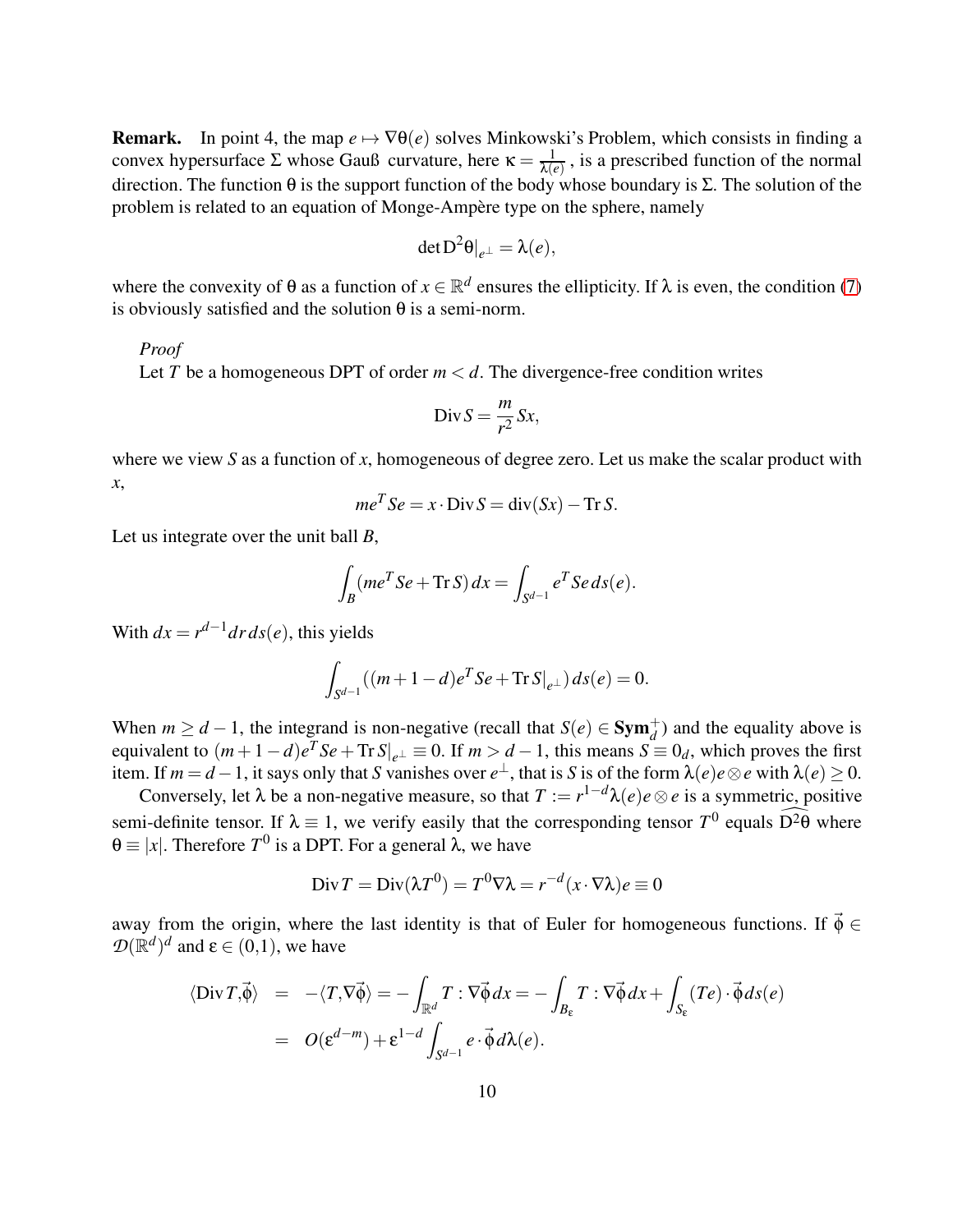Letting  $\varepsilon \to 0^+$ , we obtain

$$
\langle \text{Div}\,T, \vec{\phi}\rangle = \vec{\phi}(0) \cdot \int_{S^{d-1}} e \, d\lambda(e),
$$

that is  $Div T = \delta_{x=0} \otimes V_\lambda$  in the sense of distributions. Therefore T is a DPT if and only if [\(7\)](#page-8-2) is satisfied.

Next, if  $\theta$  is convex and positively homogeneous of degree one, then we already know that  $T =$ D<sup>2</sup> $\theta$  is a DPT. Since D<sup>2</sup> $\theta$  is homogeneous of degree  $-1$ , *T* is homogeneous of degree  $1-d$ .

 $\blacksquare$ 

The last point is Theorem 1, page 33 of Pogorelov [\[10\]](#page-23-4).

### 3.2 Are there other gains of integrability?

**Definition 3.1** Let  $f : Sym_d^+ \longrightarrow \mathbb{R}^+$  be a continuous, homogeneous function of degree  $\frac{d}{d-1}$ . We say *d*−1 *that f exhibits a* maximal gain of regularity *for DPTs is there exists a finite constant c<sup>f</sup> such that for*  $e$ very divergence-free  $T \in L^1(B; \mathbf{Sym}_d^+)$  with an integrable normal trace, one has

<span id="page-10-0"></span>(8) 
$$
\int_B f(T) dx \leq c_f \|T\vec{n}\|_{L^1(S^{d-1})}^{\frac{d}{d-1}}.
$$

The degree of homogeneity is justified by the fact that if *all* the derivatives ∂*T* are under control, and not only Div*T*, then  $T \in W^{1,1}(B)$ , which is contained in  $L^{\frac{d}{d-1}}(B)$  by Sobolev embedding. Besides, a dimensional analysis shows that such an inequality would be valid in every ball of  $\mathbb{R}^d$ , with the same constant *c<sup>f</sup>* .

We begin by testing [\(8\)](#page-10-0) against the tensors  $T_m$ . Because of  $\vec{n} = e$ , we have  $T_m \vec{n} = (d-1)e$  and thus  $||T_m \vec{n}||_{L^1(S^{d-1})} = (d-1)|S^{d-1}|$ . On the other hand,

<span id="page-10-1"></span>
$$
\int_B f(T_m) dx = \frac{d-1}{d(d-1-m)} \int_{S^{d-1}} f(m e \otimes e + (d-1-m)I_d) ds(e).
$$

We deduce therefore

Lemma 3.2 *If f displays a maximal gain of integrability, then there exists a finite constant c*′ *f such that*

(9) 
$$
\int_{S^{d-1}} f(m e \otimes e + (d-1-m)I_d) ds(e) \leq c'_f(d-1-m)
$$

*for every m*  $\lt d-1$ .

*By letting m*  $\rightarrow$  *d* − 1*, f must vanish on the cone of rank-one tensors v*  $\otimes$ *v.*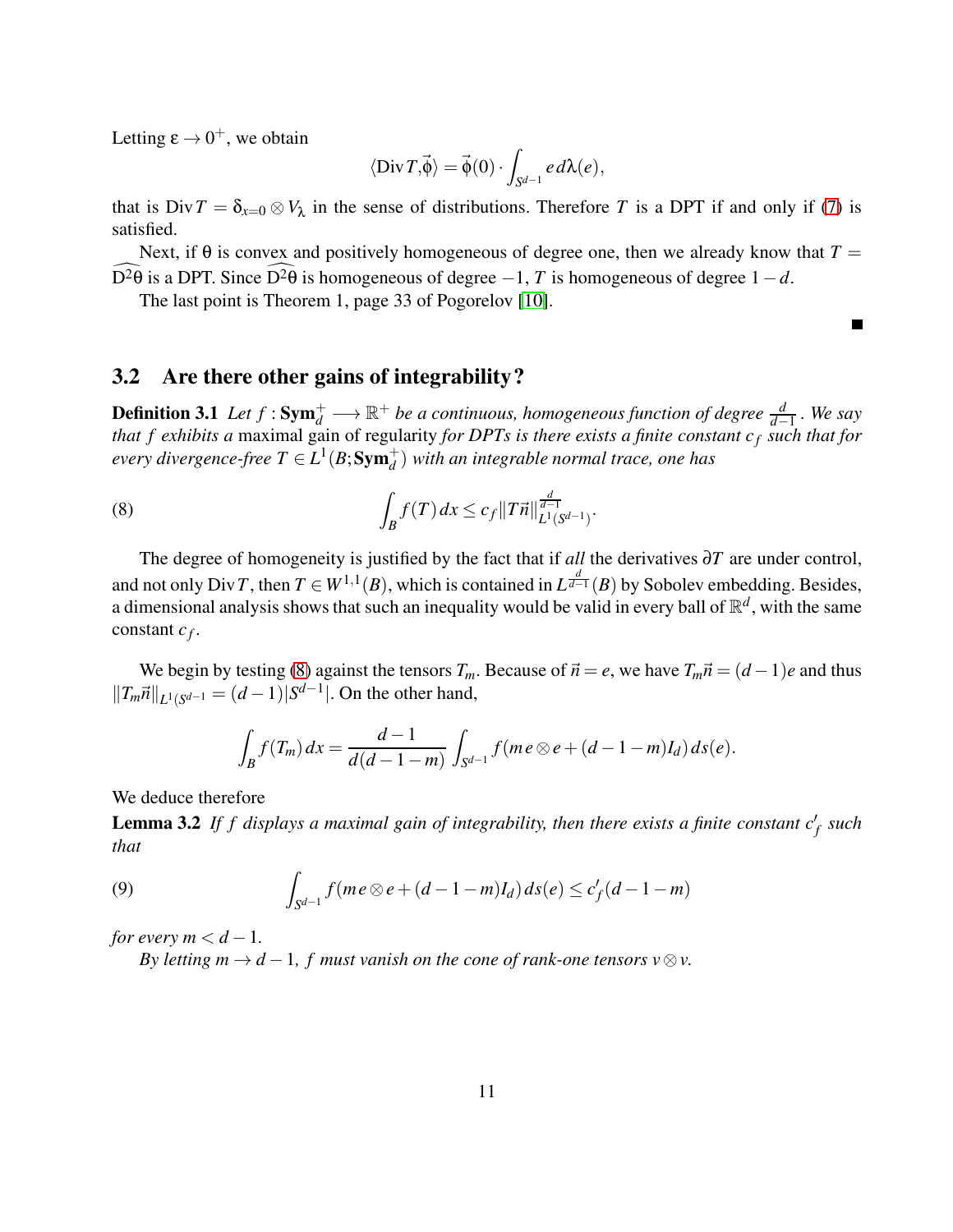A first example. Let  $1 \le k \le d$  be an integer, and consider the function  $M \longmapsto P_k(M) := \sigma_k(\text{Sp }M)$ , where SpM denotes the spectrum of the matrix M and  $\sigma_k$  is the elementary symmetric polynomial in *d* variables. For instance  $P_1$  is the trace and  $P_d$  is the determinant. One has  $P_k \geq 0$  over the cone **Sym**<sup> $+$ </sup><sub>*d*</sub>. If  $k \ge 2$ , we have in addition  $P_k(v \otimes v) = 0$  for every vector *v*. Actually

(10) 
$$
P_k(me \otimes e + (d-1-m)I_d) \sim (d-1)(d-1-m)^{k-1}.
$$

<span id="page-11-0"></span>If  $f_k := P$ *d k*(*d*−1)  $\kappa_k^{k(d-1)}$  exhibits a maximal gain of regularity, then [\(10\)](#page-11-0) together with Lemma [3.2](#page-10-1) yield

$$
\frac{d(k-1)}{k(d-1)} \ge 1,
$$

that is  $k \ge d$ . Therefore only  $f_d = \det^{\frac{1}{d-1}}$  exhibits a maximal gain of regularity among the class of functions *f<sup>k</sup>* .

# 3.3 The case of immanants

The determinant is not the only homogeneous polynomial to vanish on the cone of rank-one tensors. Most of the immanants  $<sup>1</sup>$  $<sup>1</sup>$  $<sup>1</sup>$  share this property. We recall their definition:</sup> Definition 3.2 *Let G be a subgroup of the symmetric group* S*<sup>d</sup> and* χ *be an irreducible character*  $\overline{\overline{\phi}}$  *over G. The immanant*  $J^G_\chi$  :  $\mathbf{M}_d(\mathbb{R}) \longrightarrow \mathbb{R}$  *is the polynomial* 

$$
J^G_{\chi}(M) = \sum_{g \in G} \chi(g) \prod_{i=1}^d m_{ig(i)}.
$$

If  $G = \mathfrak{S}_d$ , an immanant has integral coefficients. Two examples of immanants are the determinant, for which  $\chi$  is the signature, and the *permanent*, denoted Per, where  $\chi \equiv 1$ . When  $G = (1)$ , there is only one immanant, the diagonal product.

When *G* is a proper subgroup, and if there exists a  $g \in G$  such that  $g^{-1}$  and  $g$  are in different conjugacy classes, an immanant may have non-real coefficients. However, the restriction of an immanant to  $Sym_d$  does have real coefficients; the reason is that  $\chi(g^{-1}) = \overline{\chi(g)}$ , while for symmetric matrices

$$
\prod_{i=1}^d s_{ig^{-1}(i)} = \prod_{i=1}^d s_{ig(i)}.
$$

In [\[11\]](#page-23-5), I. Schur proved the following property of immanants over the cone of positive semidefinite matrices. We use the digit 1 to denote the unit element (the identity) of *G*.

**Proposition 3.2 (I. Schur, 1918.)** *For every*  $S \in \mathbf{Sym}_d^+$ *, one has* 

$$
\det S \leq \frac{1}{\chi(1)} J^G_{\chi}(S).
$$

<span id="page-11-1"></span><sup>1.</sup> There are two spellings in the litterature. *Immanant* recalls the determinant, while *immanent* recalls the permanent.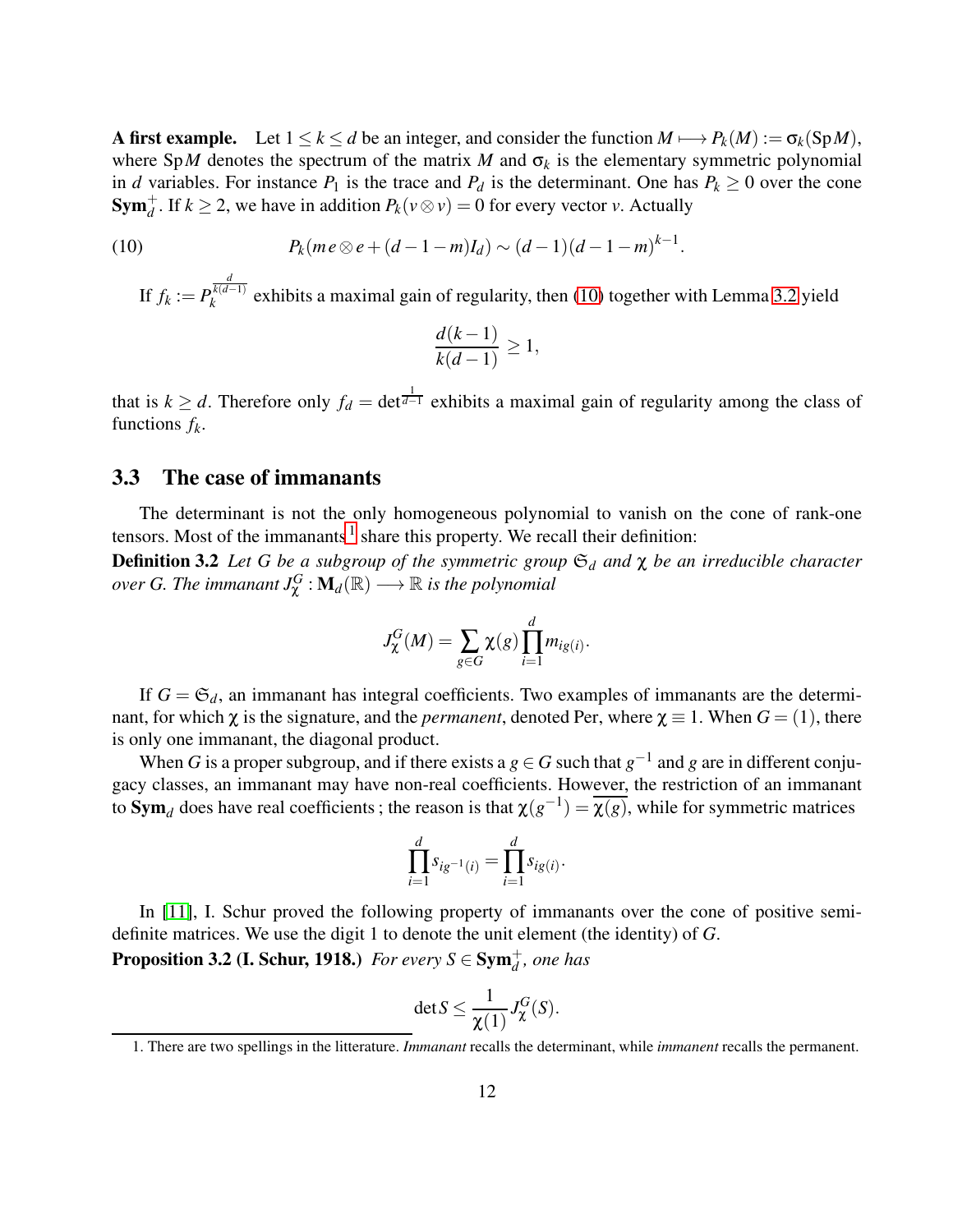The particular case when  $G = (1)$ ,

$$
\det S \leq s_{11} \cdots s_{dd}, \qquad \forall S \in \mathbf{Sym}_d^+,
$$

is known as the Hadamard inequality. The *permanent dominance conjecture* tells on the contrary that

$$
\frac{1}{\chi(1)} J^G_{\chi}(S) \leq \text{Per}(S), \qquad \forall S \in \text{Sym}_d^+.
$$

Schur's property allows us to define

$$
f_{\chi}^{G}(S) = \left(J_{\chi}^{G}(S)\right)^{\frac{1}{d-1}},
$$

which is homogeneous of degree  $\frac{d}{d-1}$  over  $\text{Sym}_d^+$ . If  $v \in \mathbb{R}^n$ , we have

<span id="page-12-0"></span>
$$
J_{\chi}^{G}(v \otimes v) = \left(\sum_{g \in G} \chi(g)\right) v_1^2 \cdots v_d^2.
$$

For  $\chi\not\equiv 1$ , the sum above equals zero by orthogonality with the trivial character. Therefore  $f^G_\chi$  vanishes identically over the cone of tensors *v*⊗*v*, and the question of whether  $f^G_\chi$  displays a maximal gain of integrability becomes natural. The answer is given in Theorem [3.1](#page-13-1) below. To begin with, we examine the degree of the polynomial  $p_{\chi}^{G}(X) := J_{\chi}^{G}(I_d + X e \otimes e)$ .

**Lemma 3.3** *The degree of*  $p_{\chi}^G$  *is*  $\geq$  2*, unless*  $G = \mathfrak{S}_n$  *and*  $\chi = \varepsilon$  *is the signature.* 

Remark that this degree is 1 for the pair  $(\mathfrak{S}_d, \varepsilon)$ .

*Proof*

The coefficient of  $X^2$  in  $p_\chi^G$ ,

$$
h_{\chi}^{G}(e) := \chi(1) \sum_{i < j} e_i^2 e_j^2 + \sum_{\tau = (i, j) \in G} \chi(\tau) e_i^2 e_j^2,
$$

is a linear combination of monomials  $e_i^2 e_j^2$ . The coefficient of a monomial is either  $\chi(1) + \chi(\tau)$  or  $\chi(1)$ , depending on whether the transposition  $\tau = (i j)$  belongs to *G* or not (notice that  $\chi(\tau)$  is real because  $\tau^{-1} = \tau$ ).

Let  $\rho: G \longrightarrow GL(V)$  denote the representation associated with  $\chi$ . We recall that  $|\chi(g)| \leq \chi(1)$  for every  $g \in G$ , and the equality implies that  $\rho(g)$  is a homothety,  $\rho(g) = \frac{\chi(g)}{\chi(1)}$  id<sub>*V*</sub>. In particular  $h_\chi^G$  has non-negative coefficients, from which we deduce  $h_{\chi}^G \geq 0$ .

If deg  $p_\chi^G \le 1$ , we have  $h_\chi^G \equiv 0$ . Since  $\chi(1) > 0$ , this implies that *G* contains every transposition, and therefore  $G = \mathfrak{S}_d$ . It also tells us that  $\chi(\tau) = -\chi(1)$  for every transposition, which implies  $\rho(\tau) = -i d_V$ . Because  $\rho$  is a morphism and  $\varepsilon(g) = (-1)^{\ell}$  where  $\ell$  is the number of transposition in a factorisation of *g*, we deduce  $\rho(g) = \varepsilon(g) \mathrm{id}_V$ . Hence  $\chi = \varepsilon$ .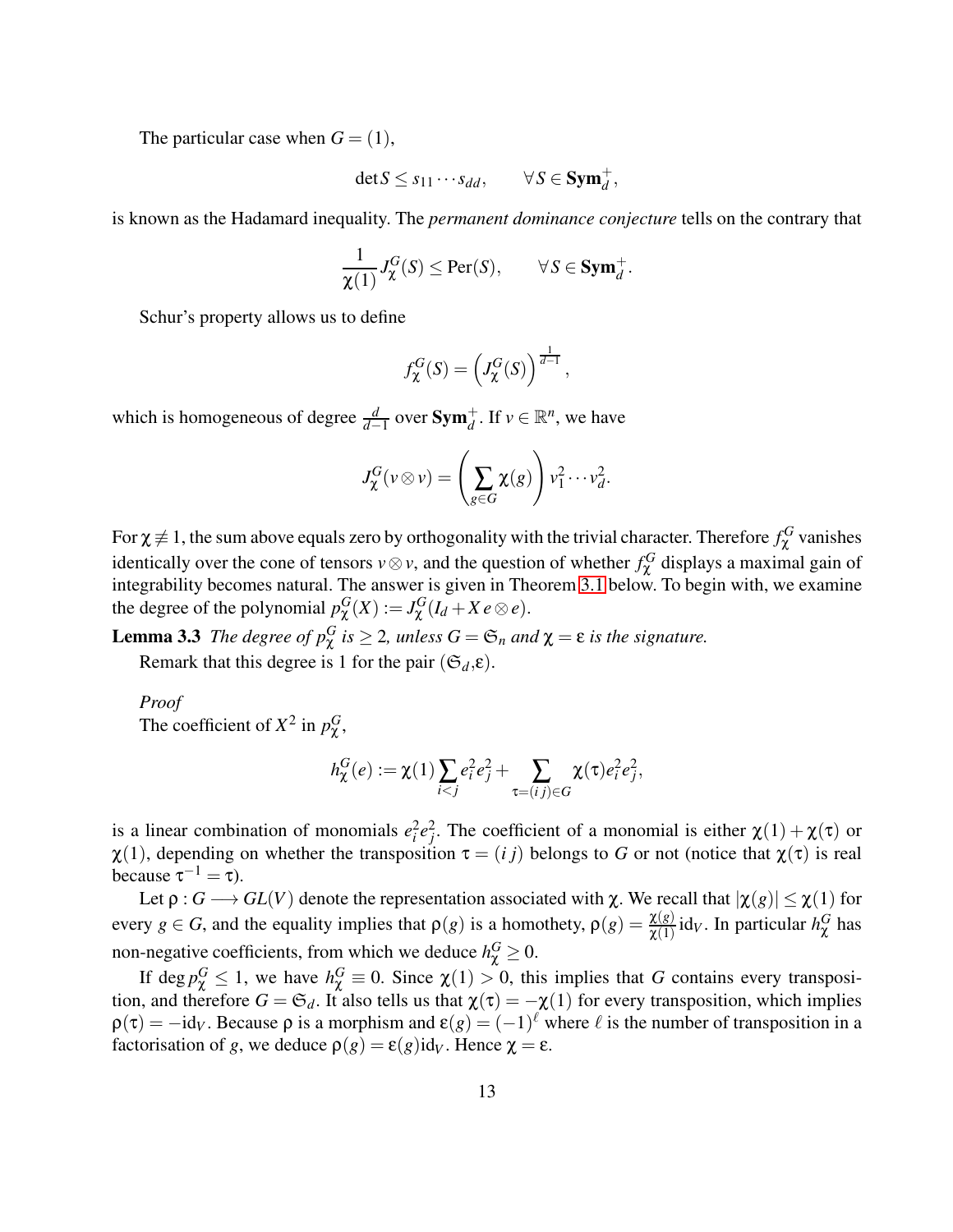This yields the main result of this section.

**Theorem 3.1** Among the pairs  $(G,\chi)$ , only one yields a function  $f^G_\chi$  that displays a maximal gain of  $\tilde{a}$  *integrability, namely the pair* ( $\mathfrak{S}_d$ , $\varepsilon$ )*, for which the function is* det $\frac{1}{d-1}$ *.* 

#### *Proof*

Denote  $h_k(e)X^k$  the dominant monomial in  $p_{\chi}^G$ . When  $m \longrightarrow (d-1)^-$ , we have

<span id="page-13-1"></span>
$$
J_{\chi}^G(m e \otimes e + (d-1-m)I_d) \sim (d-1-m)^{d-k} m^k h_k(e).
$$

In the formula

$$
h_k(e) = \sum_{|A|=k} e_A^2 \sum_{g \in G | A^c \subset \text{Fix}(g)} \chi(g), \qquad e_A = \prod_{i \in A} e_i,
$$

each sum of characters is a non-negative integer. For the sake of completeness, it equals the multiplicity of the trivial representation in  $\text{Res}_{H}^{G}(\rho)$ , where *H* is the subgroup of all  $g \in G$  such that  $A^c \subset Fix(g)$  (the stabilizer of  $A^c$ ).

By definition  $h_k \not\equiv 0$  and we obtain  $\int_{S^{d-1}} (h_k(e))^{\frac{1}{d-1}} ds(e) > 0$ . Therefore

$$
\int_{S^{d-1}} f_{\chi}^G (m e \otimes e + (d-1-m)I_d) ds(e) \sim \mu(d-1-m)^{\frac{d-k}{d-1}}
$$

as  $m \rightarrow (d-1)^{-}$ , where  $\mu$  is some positive constant. If  $f_{\chi}^{G}$  displays a maximal gain of integrability, this together with Lemma [3.2](#page-10-1) implies  $\frac{d-k}{d-1} \geq 1$ , that is  $k \leq 1$ .

 $\blacksquare$ 

We conclude by using Lemma [3.3.](#page-12-0)

# <span id="page-13-0"></span>4 More examples of divergence-free symmetric tensors

#### 4.1 The wave equation

Let *u* be a solution of the wave equation:

$$
\partial_t^2 u = c^2 \Delta_y u
$$

The assumption of bounded energy yields the standard regularity  $\nabla_{t,y} u \in L^{\infty}(\mathbb{R};L^2(\mathbb{R}^n))$ . Then the tensor

$$
T = \begin{pmatrix} \frac{1}{2} (u_t^2 + c^2 |\nabla u|^2) & -c^2 u_t \nabla u^T \\ -c^2 u_t \nabla u & c^4 \nabla u \otimes \nabla u + \frac{c^2}{2} (u_t^2 - c^2 |\nabla u|^2) I_n \end{pmatrix}.
$$

is integrable in slabs  $(0,\tau) \times \mathbb{R}^n$ . We leave the reader checking that  $Div_{t,y}T = 0$ ; the first line of of this identity is nothing but the conservation of energy.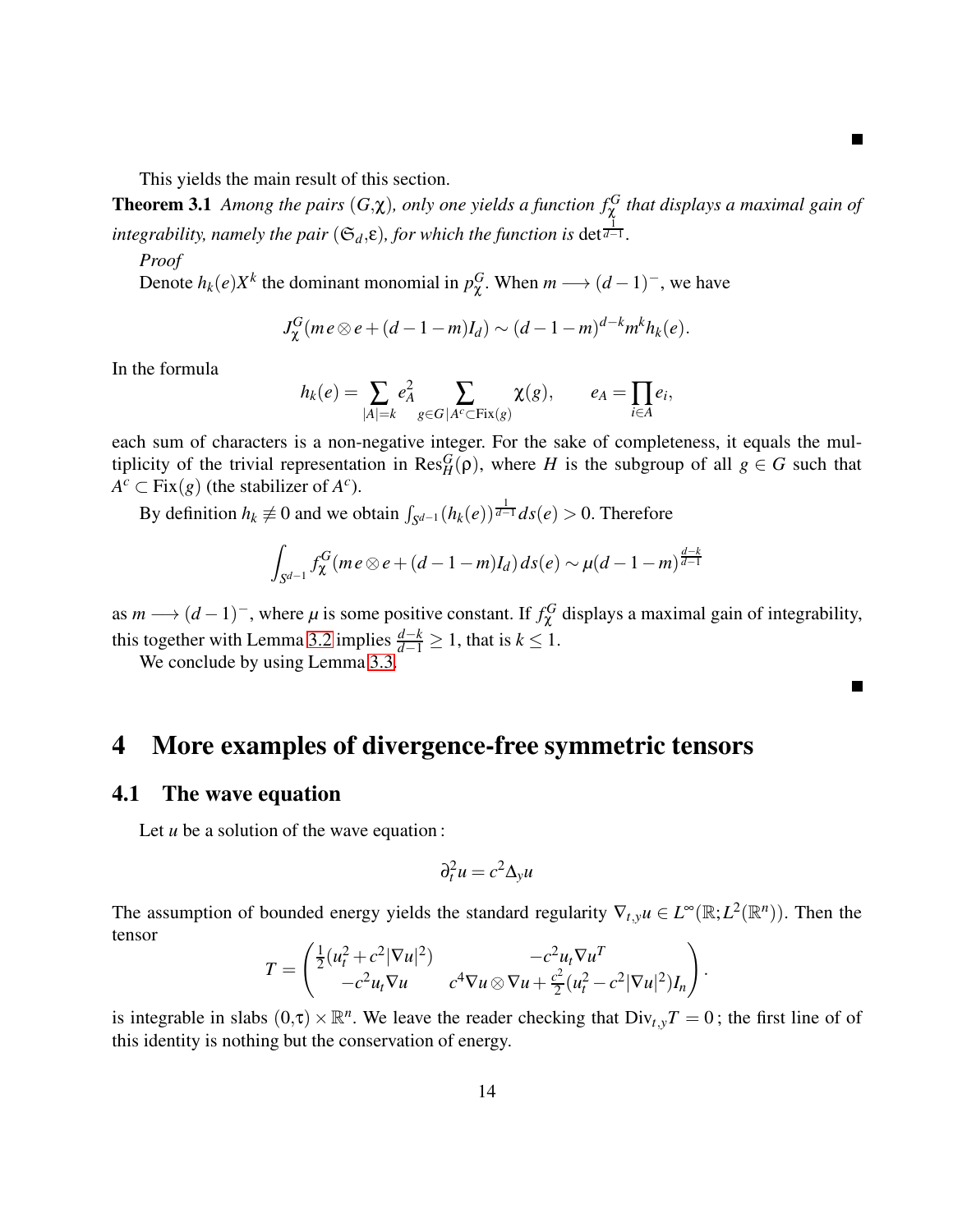The matrix  $T(t, y)$  admits two invariant subspaces, namely the plane  $\mathbb{R} \times \mathbb{R} \nabla u$  and its orthogonal. The restriction of *T* to  $\mathbb{R} \times \mathbb{R} \nabla u$  is positive definite. In particular, *T* is a DPT when  $n = 1$ . On the contrary, the restriction to  $\{0\} \times \nabla u^{\perp}$  is a homothety of ratio  $\frac{c^2}{2}$  $\frac{c^2}{2}(u_t^2 - c^2|\nabla u|^2)$ . When  $n \ge 2$ , this tensor is therefore positive semi-definite if and only if  $c|\nabla u| \leq |u_t|$ . One has

$$
\det T = c^{2n} \left( \frac{u_t^2 - c^2 |\nabla u|^2}{2} \right)^{n+1}.
$$

Notice that this determinant has a constant (positive) sign when the space dimension is odd, even if *T* is not positive semi-definite.

If the compensated integrability held true, no matter of the signature of the tensor, we should receive the estimate

$$
\int_{\mathbb{R}}\int_{\mathbb{R}^n}|u_t^2-c^2|\nabla u|^2|^{1+\frac{1}{n}}dydt\leq CE_0^{1+\frac{1}{n}},
$$

where

$$
E_0 \equiv \int_{\mathbb{R}^n} \frac{1}{2} (u_t^2 + c^2 |\nabla u|^2) \, dy
$$

is the total energy. If  $n = 1$ , this estimate is correct since T is a DPT, and the proof is actually an application of Fubini's Theorem to Riemann invariants. On the contrary, in space dimension  $n = 2$ or 3, Klainerman & Machedon constructed an example where the energy is finite, but  $u_t^2 - c^2 |\nabla u|^2 \notin$  $L_{t,y}^{1+\frac{1}{n}}$ . See Proposition 5 in [\[8\]](#page-23-6). Therefore the compensated integrability may fail when we drop the positivity assumption.

**Remark.** If we consider the Laplace equation instead,  $\Delta_x u = 0$ , the symmetric tensor  $T = \nabla u \otimes$  $\nabla u - \frac{1}{2}$  $\frac{1}{2}|\nabla u|^2 I_d$  is again divergence-free, and neither positive nor negative. But contrary to the wave equation, the gain of integrability does hold true. Of course, this is not a manifestation of compensated integrability. The normal trace

$$
T\vec{n} = \frac{\partial u}{\partial n} \nabla u - \frac{1}{2} |\nabla u|^2 \vec{n}
$$

satisfies  $|T\vec{n}| = \frac{1}{4}$  $\frac{1}{4} |\nabla u|^2$ . The assumption that *T* $\vec{n}$  is a bounded measure over ∂Ω tells us that the normal derivative belongs to  $L^2(\partial\Omega)$ . By regularity theory for elliptic equations, we obtain  $u \in H^{3/2}(\Omega)$ . Then the Sobolev embedding provides  $\nabla u \in L^p(\Omega)$  with  $p = \frac{2d}{d-1}$ *d*−1 . Therefore

$$
|\det T|^{\frac{1}{d-1}} = \left(\frac{1}{2}|\nabla u|^2\right)^{\frac{d}{d-1}} \in L^1(\Omega).
$$

### 4.2 The nonlinear Maxwell system

For the sake of simplicity, we choose a system of physical units in which the speed of light is  $c=1$ .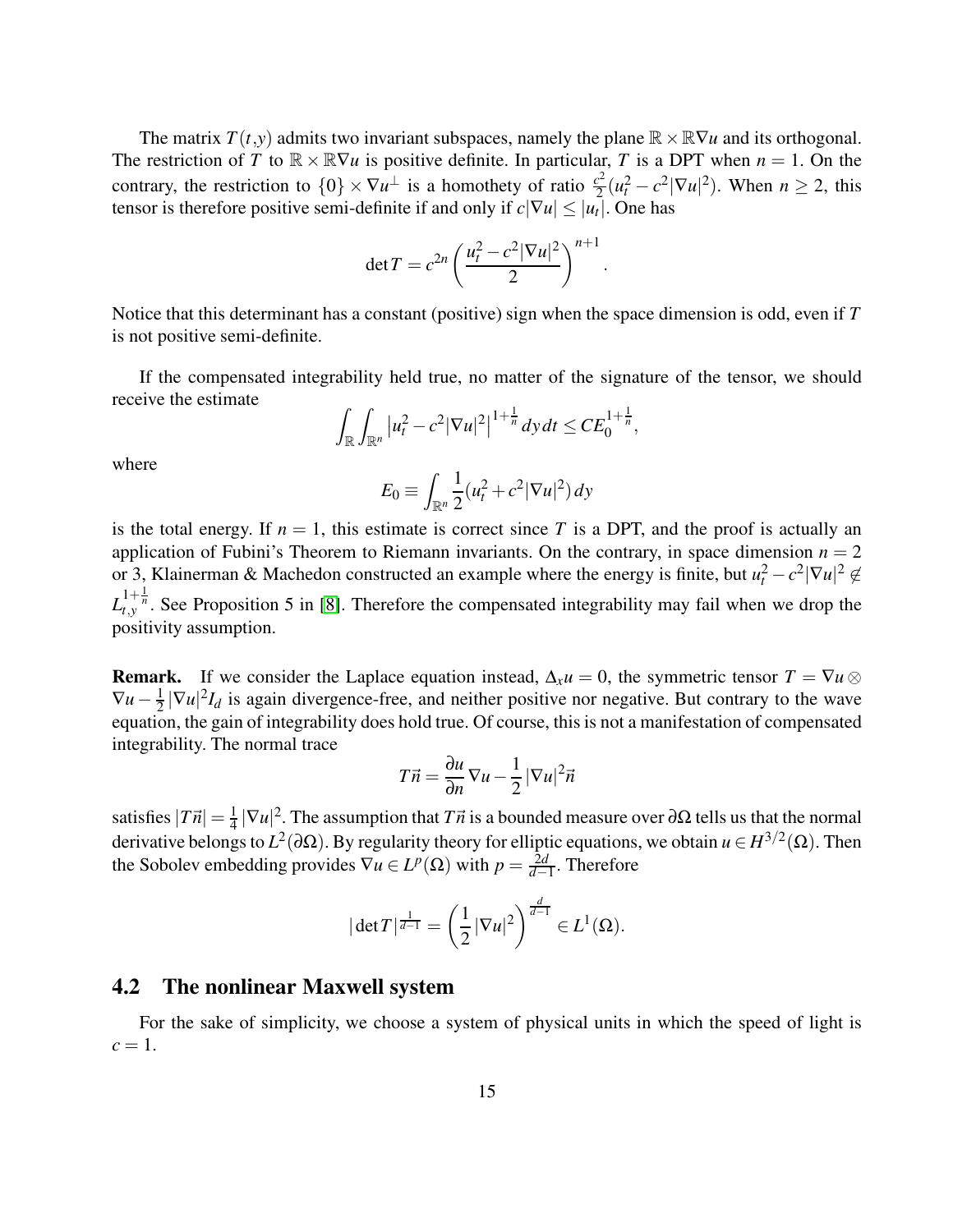The variational formulation of the Maxwell's system for the electro-magnetic field in vacuum is

$$
\delta \mathcal{L} = 0, \quad \text{where} \quad \mathcal{L} := \iint L(B, E) \, dy \, dt.
$$

The ambient space is that of closed 2-forms  $\omega := E \cdot (dt \wedge dy) + B \cdot (dy \wedge dy)$  on the 1+3-dimensional Minkowski space with coordinates (*t*,*y*). The closedness reads

$$
\partial_t B + \text{curl} E = 0, \qquad \text{div} B = 0
$$

while the variational principle yields

$$
\partial_t D - \text{curl} H = 0
$$
,  $\text{div} D = 0$  where  $D := \frac{\partial L}{\partial E}$ ,  $H := -\frac{\partial L}{\partial B}$ .

Assuming that  $(B,E) \mapsto (B,D)$  is a change of variable, we may define the energy density

<span id="page-15-0"></span>
$$
W(B,D) := D \cdot E - L(B,E).
$$

Then we have

(11) 
$$
E = \frac{\partial W}{\partial D}, \qquad H := \frac{\partial W}{\partial B}.
$$

The relations [\(11\)](#page-15-0) were the starting point of the thermodynamical approach for non-linear models by Coleman & Dill [\[5\]](#page-23-7). Their general form of the Maxwell's system,

<span id="page-15-1"></span>
$$
\partial_t B + \text{curl} \frac{\partial W}{\partial D} = 0
$$
,  $\partial_t D - \text{curl} \frac{\partial W}{\partial B} = 0$ ,  $\text{div } B = \text{div} = 0$ 

implies four extra conservation laws

$$
\partial_t W + \operatorname{div}(E \times H) = 0,
$$

(13) 
$$
\partial_t (D \times B) - \text{Div}(E \otimes D + H \otimes B) + \nabla (D \cdot E + B \cdot H - W) = 0.
$$

The first equation of the system above justifies the terminology that  $Q := E \times H$  is the *electromagnetic momentum*. The vector field  $P := D \times B$  is called the *Poynting vector*.

When the Maxwell's equations are consistent with special relativity, the Lagrangian *L* must be invariant under the action of the Lorentz group over 2-forms. This means that the density *L* depends only on two scalar variables  $(\sigma, \pi)$ ,

$$
L(B,E) = \ell(\sigma,\pi),
$$
  $\sigma := \frac{1}{2}(|B|^2 - |E|^2),$   $\pi := B \cdot E.$ 

We have therefore

$$
D=-\ell_\sigma E+\ell_\pi B,\qquad H=-\ell_\sigma B-\ell_\pi E
$$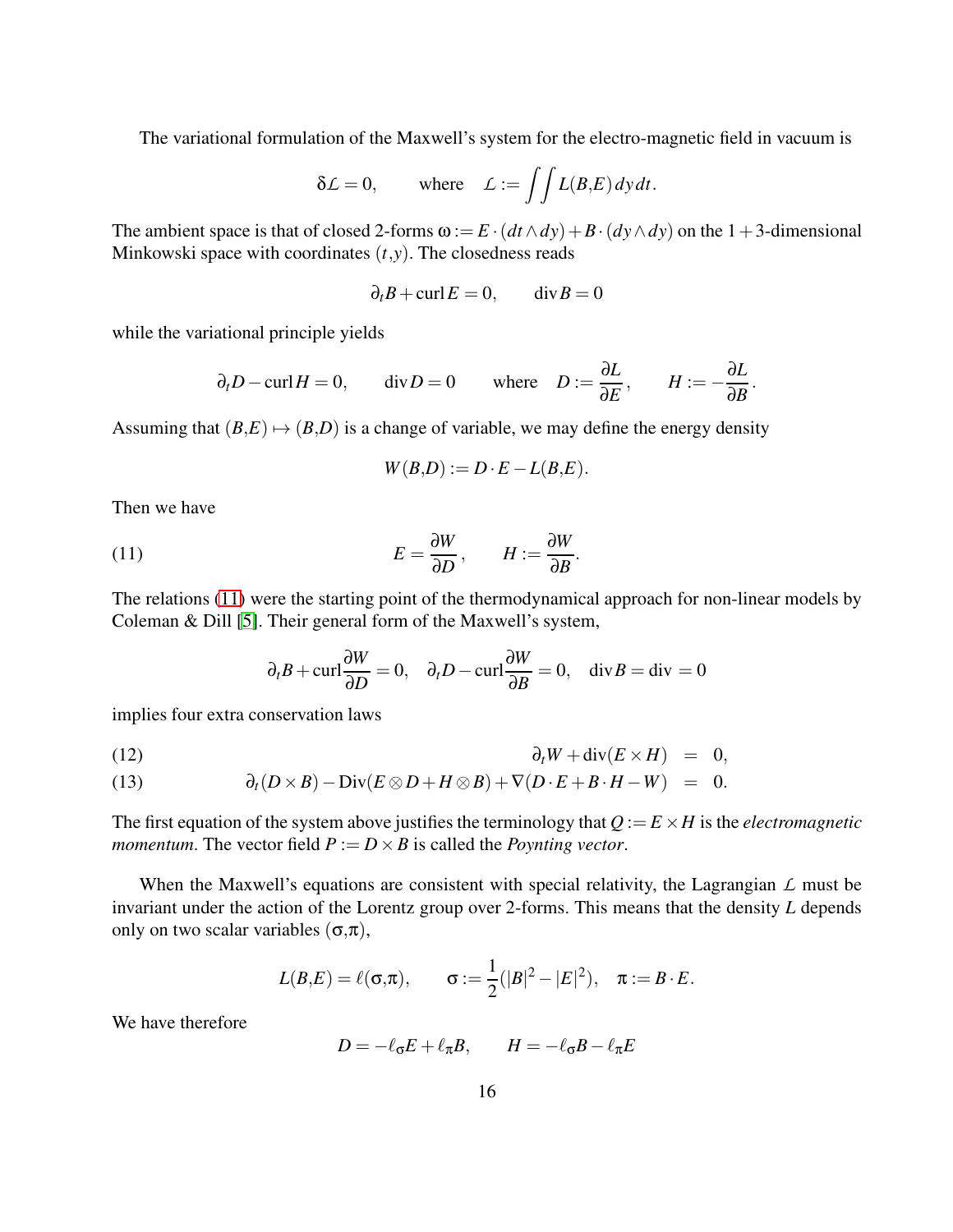and this implies

$$
(14) \t\t\t P = Q.
$$

This fundamental identity tells that the Abraham form  $E \times H$  of the Poynting vector coincides with its Minkowski form  $D \times B$ .

Now, the system [\(12,13\)](#page-15-1) can be rewritten in the form

<span id="page-16-0"></span>
$$
\mathrm{Div}_{t,y} T = 0
$$

where  $T$  is a symmetric tensor, thanks to  $(14)$ :

$$
T = \begin{pmatrix} W & P^T \\ P & \ell_{\sigma}(E \otimes E + B \otimes B) + (\ell + B \cdot H)I_3 \end{pmatrix}.
$$

**Decomposition of** *T***.** When  $(B,E)$  are linearly independent, the  $4 \times 4$  matrix *T* admits two obvious invariant planes, namely  $\mathbb{R} \times \mathbb{R}P$  and its orthogonal  $\{0\} \times \text{Span}(B, E)$ . We therefore have  $T \sim S \oplus \perp R$ , where

$$
S = \begin{pmatrix} W & |P|^2 \\ 1 & \ell + B \cdot H \end{pmatrix}, \qquad R = \begin{pmatrix} \ell - \pi \ell_{\pi} & \pi \ell_{\sigma} \\ \pi \ell_{\sigma} & \ell - 2\sigma \ell_{\sigma} - \pi \ell_{\pi} \end{pmatrix}.
$$

The spectrum of *T*, which is real, is therefore the union of that of *S* and *R*. We have

$$
\det S = -\det R = \ell_{\sigma}^2(\sigma^2 + \pi^2) - (\ell - \sigma \ell_{\sigma} - \pi \ell_{\pi})^2.
$$

Thus det  $T = -(\det S)^2$  and T cannot be positive semi-definite. It cannot be negative either because in practice *W* is positive.

In conclusion, we cannot expect a compensated integrability for the tensor *T*.

### 4.3 Systems of conservation laws with a convex extension

The space-time dimension is still  $d = 1 + n$ , while the field *u* takes values in a convex domain of  $\mathbb{R}^N$ . We consider a system of the form

$$
\partial_t u + \sum_{\alpha} \partial_{\alpha} f^{\alpha}(u) = 0
$$

and assume that it is formally compatible with an additional conservation law

$$
\partial_t \eta(u) + \mathrm{div}_x \vec{Q}(u) = 0
$$

where  $D^2\eta > 0_N$  (strong convexity). Following Godunov [\[7\]](#page-23-8), we introduce the conjugate variables  $q_j = \partial \eta / \partial u_j$  and we know that there exist potentials  $L^{\alpha}$  ( $\alpha = 0,...,n$ ) such that  $u = \partial L^0 / \partial q$  and  $f^{\alpha}(u) = \partial L^{\dot{\alpha}}/\partial q$ . The system rewrites

$$
\partial_t \frac{\partial L^0}{\partial q} + \sum_{\alpha} \partial_{\alpha} \frac{\partial L^{\alpha}}{\partial q} = 0.
$$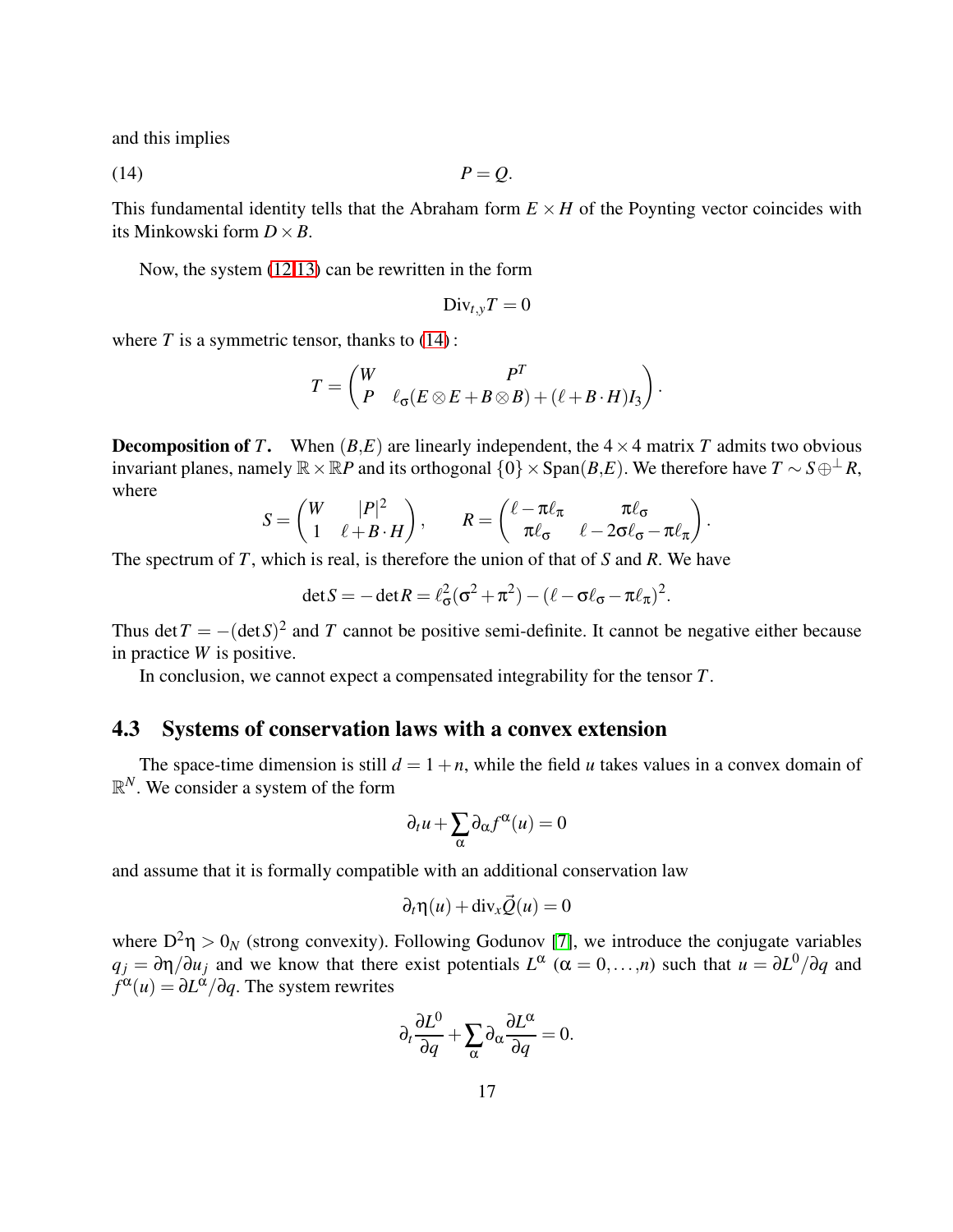The entropy and its fluxes are given by

$$
\eta(u) = q \cdot u - L^{0}(q), \qquad Q^{\alpha}(u) = q \cdot \frac{\partial L^{\alpha}}{\partial q} - L^{\alpha}(q).
$$

Let us assume  $N = n + 1 =: d$ . We label the indices *j* from 0 to *n*. Then  $Div_{t,y}T = 0$  where *T* = ∂*L*/∂*q* is a Jacobian matrix. It is symmetric if and only if *L* derives from a single potential *R*(*q*):

$$
L^{\alpha} = \frac{\partial R}{\partial q_{\alpha}}, \qquad T = D_q^2 R.
$$

It is positive if and only if  $q \mapsto R(q)$  is a convex function. When it is so, Theorem [2.3](#page-6-0) yields an estimate of

$$
\int_0^{\tau} \int_{\mathbb{R}^n} (\det \mathbf{D}_q^2 R)^{\frac{1}{n}} dx dt
$$

in terms of the  $L^1$ -norm of the  $\frac{\partial L^0}{\partial q}$  $\frac{\partial L^{\circ}}{\partial q}$  at initial and final times. In practical situations, these norms can be estimated in terms of the integral

$$
I_0 := \int_{\mathbb{R}^n} \eta(u_0(y)) dy
$$

at initial time, using the second principle of thermodynamics, which tells that

$$
t \mapsto I(t) = \int_{\mathbb{R}^n} \eta(u(t,y)) dy
$$

is a non-increasing function of time.

The above analysis applies also when  $N > d$  and the *d* first lines of the system write  $Div_{t,y}T = 0$ for a positive symmetric tensor. Then *R* depends upon the additional parameters  $(q_d, \ldots, q_{N-1})$ , which are not essential in the calculations.

Example: barotropic gas dynamics. In terms of the density ρ, the velocity *v* and the linear momentum  $m = \rho v$ , we have

$$
u = \begin{pmatrix} \rho \\ m \end{pmatrix}, \qquad f^{\alpha}(u) = \begin{pmatrix} m_{\alpha} \\ m_{\alpha}v + p(\rho)\bar{e}^{\alpha} \end{pmatrix}, \qquad \eta(u) = \frac{|m|^2}{2\rho} + \varepsilon(\rho).
$$

This yields  $q = (-\frac{1}{2})$  $\frac{1}{2} |v|^2 + \varepsilon'(\rho), v)$  and

 $L^0(q) = \rho \varepsilon' - \varepsilon$ ,  $L^{\alpha} = (\rho \varepsilon' - \varepsilon) v_{\alpha}$ .

Of course, we find that *L* derives from a potential *R*, with

$$
dR = (\rho \varepsilon' - \varepsilon) d(\varepsilon').
$$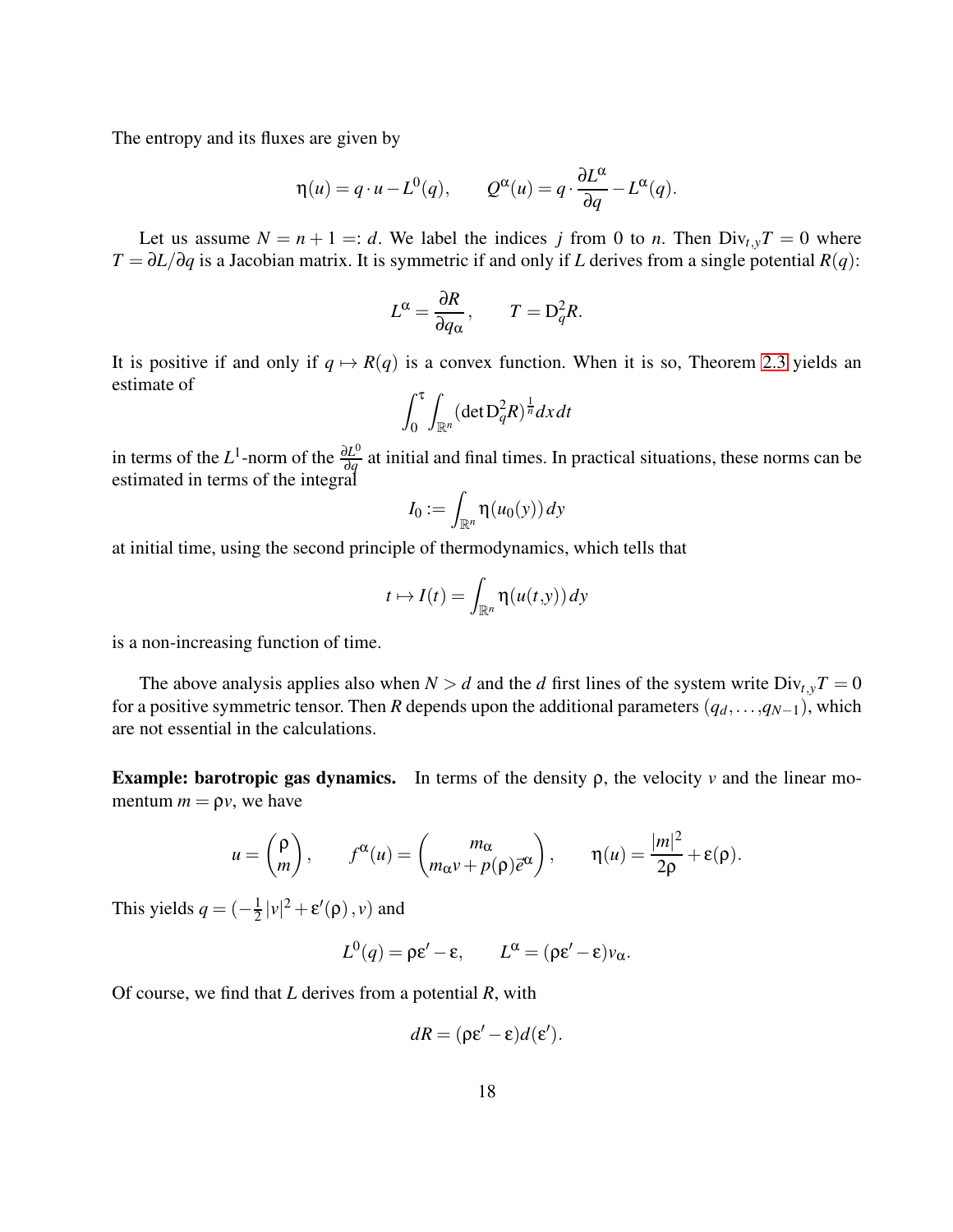Let us denote  $\lambda := \varepsilon'(\rho)$ . Then  $\rho \varepsilon' - \varepsilon = \varepsilon^*(\lambda)$ , where  $\varepsilon^*$  denotes the convex conjugate of  $\varepsilon$ . We have  $\rho = (\varepsilon^*)'(\lambda)$  and we find  $R = R(\lambda)$  where  $R' = \varepsilon^*$ . With  $\lambda = q_0 + \frac{1}{2}$  $\frac{1}{2}(q_1^2 + \dots + q_n^2)$ , we have

$$
T = R''V \otimes V + R'\begin{pmatrix} 0 & 0 \\ 0 & I_n \end{pmatrix}, \qquad V := \begin{pmatrix} 1 \\ q_1 \\ \vdots \\ q_n \end{pmatrix},
$$

and the convexity of  $R$  in terms of  $q$  (the positivity of  $T$ ) amounts to the convexity and monotonicity of *R* as a function of  $\lambda$ .

To compute det T, we observe that the plane  $\text{vec}(\vec{e}^0, V)$  and its orthogonal are T-invariant. On the former, *T* acts as the matrix

$$
M = \begin{pmatrix} 0 & -R' \\ R'' & |V|^2 R'' + R' \end{pmatrix},
$$

while on the latter  $T$  acts as a homothety of ratio  $R'$ . Finally

$$
\det T = (R')^{n-1} \det M = (R')^n R''.
$$

Therefore we obtain an estimate of

$$
\int_0^{\tau}\int_{\mathbb{R}^n}R'(\lambda)R''(\lambda)^{\frac{1}{n}}dxdt.
$$

We point out that  $R' = \varepsilon^* = \rho \varepsilon' - \varepsilon$  is the pressure, while  $R'' = (\varepsilon^*)' = \rho$ , since  $(\varepsilon^*)'$  is the reciprocal of  $ε'$ .

### 4.4 Donati compatibility condition

In linearized elasticity, where typically  $d = 3$ , the strain tensor *e* associated with a displacement field  $\nu$  is defined as the symmetric gradient,

<span id="page-18-0"></span>
$$
e_{ij} = \frac{1}{2} \left( \partial_i v_j + \partial_j v_i \right).
$$

A natural question is to characterize the image of the map  $v \mapsto e$ , which obviously depends upon the functional space chosen as the source. Besides the obvious symmetry  $e_{ji} = e_{ij}$ , a local compatibility condition due to Saint-Venant,

(15) 
$$
\partial_i \partial_j e_{k\ell} + \partial_k \partial_\ell e_{ij} = \partial_i \partial_\ell e_{jk} + \partial_j \partial_k e_{i\ell},
$$

is a collection of  $d(d-1)\frac{d^2-4d+5}{2}$  $\frac{4d+5}{2}$  differential identities.

When  $\Omega$  is simply connected, the necessary conditions [\(15\)](#page-18-0) are also sufficient. For instance, if  $e \in L^2(\Omega; \text{Sym}_d)$  satisfies the Saint-Venant conditions, then there exists a vector field  $v \in H^1(\Omega; \mathbb{R}^d)$ such that  $e = \frac{1}{2}$  $\frac{1}{2}(\nabla v + \nabla v^T)$  (see Ciarlet & Ciarlet Jr [\[2\]](#page-22-0) for the case  $d = 3$ ).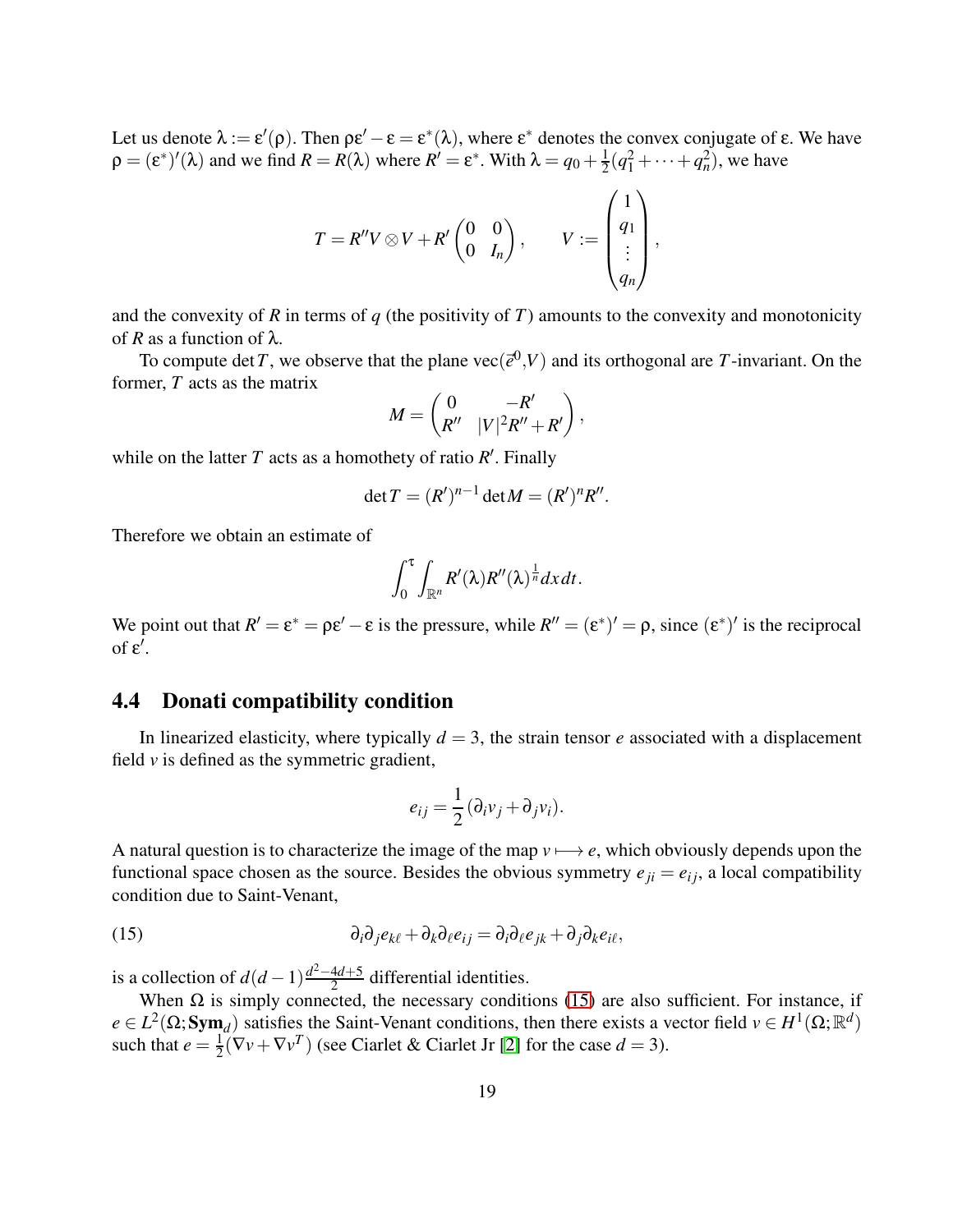When  $\Omega$  is a more general domain with an arbitrary topology, a sufficient condition must bear an integral form, in the spirit of De Rham Theorem for gradients fields. This integral form, called the *Donati compatibility condition*, writes

.

<span id="page-19-1"></span>(16) 
$$
\left(T : \Omega \xrightarrow{C^{\infty}} \mathbf{Sym}_d \text{ compactly supported }; \text{Div} T = 0\right) \Longrightarrow \left(\int_{\Omega} \text{Tr}\left(Te\right) dx = 0\right)
$$

For instance, Ting [\[13\]](#page-23-9) proved that if  $e \in L^2(\Omega; \text{Sym}_d)$  satisfies [\(16\)](#page-19-1), then there exists a vector field  $v \in H^1(\Omega;\mathbb{R}^d)$  such that  $e = \frac{1}{2}$  $\frac{1}{2}(\nabla v + \nabla v^T)$ ; see also Ciarlet & coll. [\[3\]](#page-22-1). Boundary conditions can also be handled, see [\[1\]](#page-22-2).

# <span id="page-19-0"></span>5 Vlasov models

Vlasov models are kinetic equations for clouds where particles don't collide, but are driven by a self-induced force field  $F(t, y)$ . In a plasma, the particles are ions, subject to the Coulomb force. In galaxies, the particles are stars and interact through gravity. The Newton equations

$$
\frac{dX}{dt} = v, \qquad \frac{dv}{dt} = F
$$

yield a kinetic model at the mesoscopic scale. The density  $f(t, y, v)$  obeys to the equation

$$
(\partial_t + v \cdot \nabla_y) f + F(t, y) \cdot \nabla_v f = 0.
$$

The macroscopic density

$$
\rho(t,y) := \int_{\mathbb{R}^n} f(t,y,v) \, dv
$$

induces the force field:

$$
F=-\nabla\phi,\qquad \phi:=\chi*\rho.
$$

The radial kernel  $\chi$  characterizes the physics at stake. The convolution is meant with respect to the space variable *y*,

<span id="page-19-2"></span>
$$
\phi(t,y)=\int_{\mathbb{R}^n}\chi(|y-z|)\rho(t,z)\,dz=\int_{\mathbb{R}^n}\chi(|z|)\rho(t,y-z)\,dz.
$$

In Coulomb or gravity force, the potential  $\phi$  is given by a Poisson equation,  $\Delta \phi = \text{cst} \cdot \rho$ , and we speak of the Vlasov–Poisson model. Depending upon the sign of the constant, the force is repulsive or attractive.

As usual, integration with respect to the velocity variable yields mass conservation:

(17) 
$$
\partial_t \rho + \text{div}_y m = 0, \qquad m := \int_{\mathbb{R}^n} f(t, y, v) v dv.
$$

Integrating against *v dv* gives formally

<span id="page-19-3"></span>(18) 
$$
\partial_t m + \text{Div}_y \left( \int_{\mathbb{R}^n} f v \otimes v \right) - \rho F = 0,
$$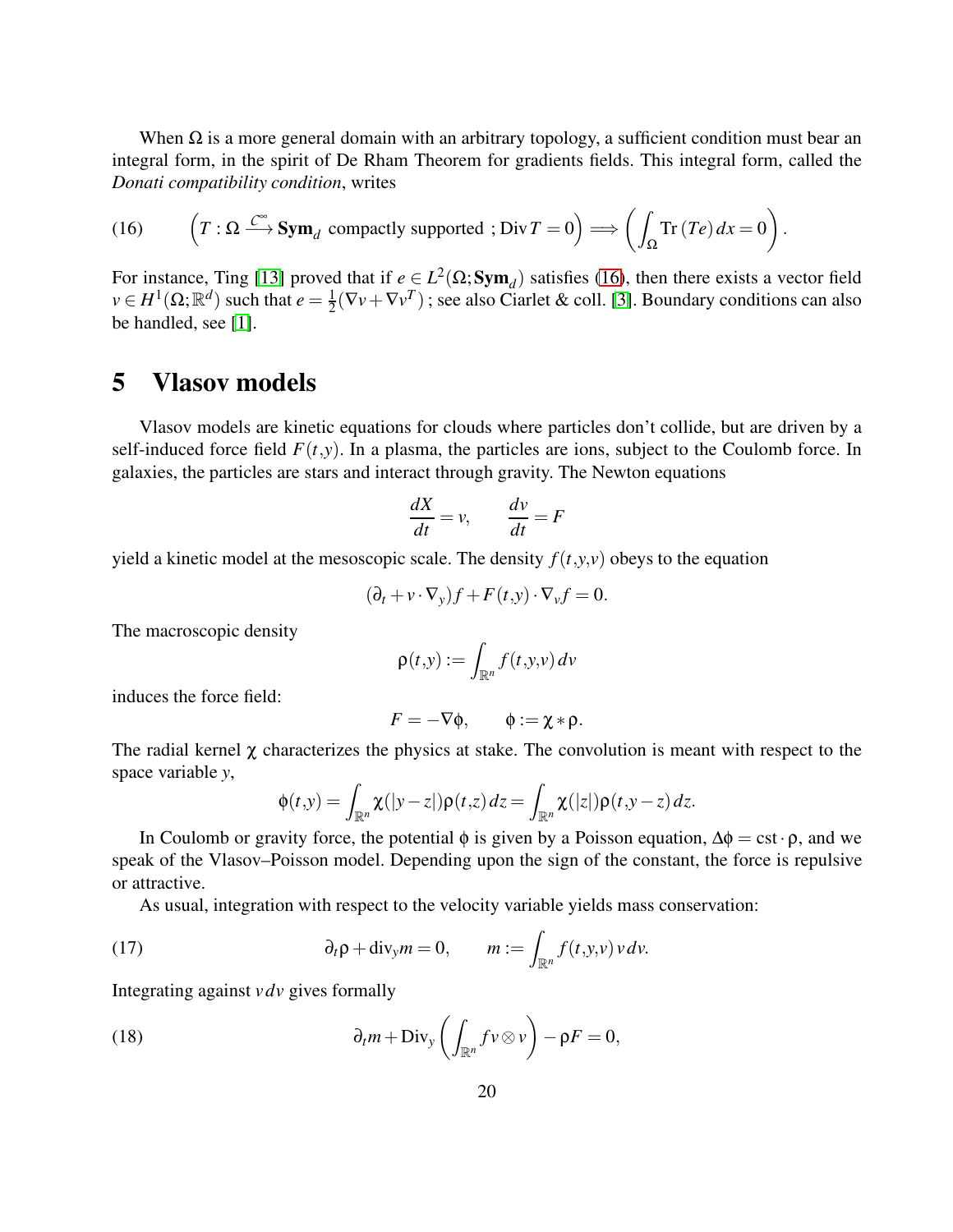which implies the conservation of the overall momentum, because of

$$
\int_{\mathbb{R}^n} \rho F dy = -\int_{\mathbb{R}^n \times \mathbb{R}^n} \rho(y) \rho(z) \nabla \chi(y-z) dy dz,
$$

and  $\nabla \chi$  is odd.

#### The energy estimate. We have formally

$$
\partial_t \int_{\mathbb{R}^n} \frac{|v|^2}{2} f dv + \text{div}_y \int_{\mathbb{R}^n} \frac{|v|^2}{2} f v dv = - \int_{\mathbb{R}^n} F \cdot \nabla_v f \frac{|v|^2}{2} dv = F \cdot m = - \nabla_y \phi \cdot m.
$$

Therefore

$$
\partial_t \int_{\mathbb{R}^n} \frac{|v|^2}{2} f dv + \text{div}_y \left( \int_{\mathbb{R}^n} \frac{|v|^2}{2} f v dv + \phi m \right) = \phi \, \text{div}_y m = -(\chi * \rho) \partial_t \rho.
$$

Integrating in space, there comes

$$
\frac{d}{dt}\int_{\mathbb{R}^n\times\mathbb{R}^n}\frac{|v|^2}{2}f\,dv\,dy=-\int_{\mathbb{R}^n}(\chi*\rho)\,\partial_t\rho\,dy.
$$

Because  $\chi$  is even, the bilinear from

$$
(\rho,\eta)\longmapsto\int_{\mathbb{R}^n}(\chi*\rho)\,\eta\,dy
$$

is symmetric. We infer

$$
\frac{d}{dt} \int_{\mathbb{R}^n} (\chi * \rho) \rho \, dy = 2 \int_{\mathbb{R}^n} (\chi * \rho) \, \partial_t \rho \, dy,
$$

and deduce formally

$$
\frac{d}{dt}\left(\int_{\mathbb{R}^n\times\mathbb{R}^n}\frac{|v|^2}{2}f\,dv\,dy+\frac{1}{2}\int_{\mathbb{R}^n}(\chi*\rho)\,\rho\,dy\right)=0.
$$

The total energy

$$
E(t) := \int_{\mathbb{R}^n \times \mathbb{R}^n} \frac{|v|^2}{2} f dv dy + \frac{1}{2} \int_{\mathbb{R}^n} (\chi * \rho) \rho dy
$$

is certainly a non-negative quantity if either  $\chi$ , or its Fourier transform  $\hat{\chi}$  (which is a real function because  $\chi$  is even), is non-negative. Actually, because of the conservation of mass, it suffices that  $\chi$  be bounded by below (inf $\chi(r) > -\infty$ ), in order to built a non-negative conserved quantity of the form  $E + \text{cst} \cdot M$ . When this is the case, and the initial energy  $E_0$  is finite, the conservation  $E(t) \equiv E_0$ implies an *a priori* estimate. In the sequel, we consider solutions that satisfy the conservation of mass and momentum (equations [17](#page-19-2) and [18\)](#page-19-3), together with  $E(t) \le E_0$ .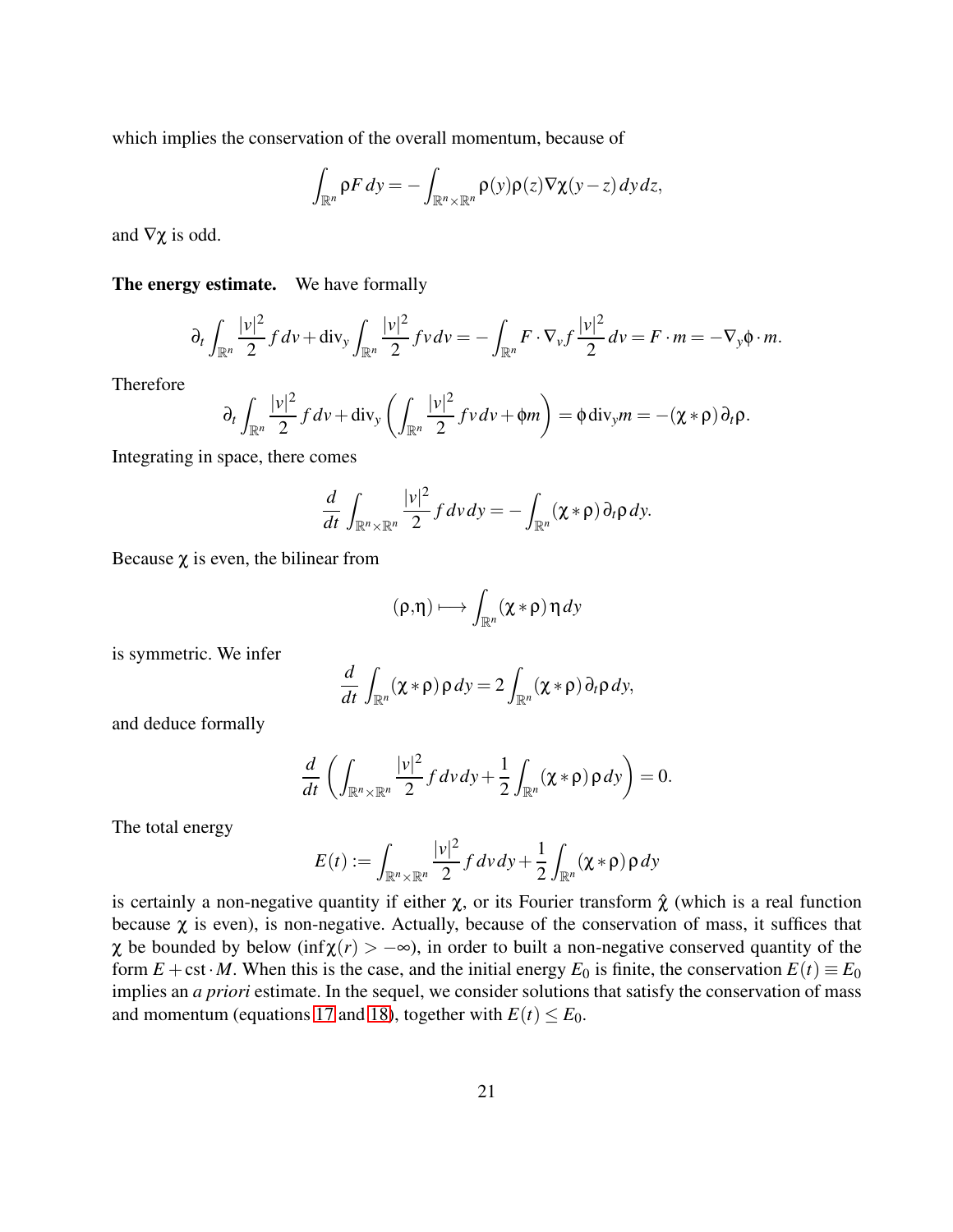An alternate divergence-free tensor. Our next goal is two-fold. First we identify the expression −ρ*F* as the space divergence of a symmetric tensor *S*, so that the following symmetric tensor be divergence-free,

$$
T=\begin{pmatrix} \rho & m^T \\ m & \int_{\mathbb{R}^n} f v \otimes v dv + S \end{pmatrix}.
$$

The second task is to determine those functions χ which guarantee that *S* is non-negative. When this property occurs, *T* is a DPT and we have the same estimate as for the Boltzmann equation, together with an estimate of

$$
\int_0^\infty \int_{\mathbb{R}^n} (\rho \det S)^{\frac{1}{n}} dy dt
$$

because of

$$
\det T = \rho \det \left( S + \int_{\mathbb{R}^n} f v \otimes v dv - \frac{1}{\rho} m \otimes m \right) \ge \rho \det S.
$$

Notice that, because  $\rho \mapsto F$  is linear, we expect that *S* be quadratic in  $\rho$ . Therefore the new estimate involves a space-time integral of a quantity that is homogenenous in  $\rho$ , of degree  $2 + \frac{1}{n}$  $\frac{1}{n}$ . This is a gain of integrability, compared to the energy estimate, which is only quadratic in  $\rho$ ; as usual, the price to pay is an extra integration, with respect to the time variable.

Dropping the time variable, we have

$$
-(\rho F)(y) = (\rho \nabla \phi)(y) = \rho(y) \int_{\mathbb{R}^n} \nabla \chi(z) \rho(y-z) dz = \rho(y) \int_{\mathbb{R}^n} \chi'(|z|) \rho(y-z) \frac{z}{|z|} dz
$$
  
= 
$$
\frac{1}{2} \rho(y) \int_{\mathbb{R}^n} \chi'(|z|) (\rho(y-z) - \rho(y+z)) \frac{z}{|z|} dz
$$

At fixed *z*, we have

$$
\rho(y)(\rho(y-z)-\rho(y+z))=-{\rm div}_y\int_{-\frac{1}{2}}^{\frac{1}{2}}\rho(y+(s-\frac{1}{2})z)\rho(y+(s+\frac{1}{2})z)z\,ds.
$$

We infer  $-\rho F = Div_{v}S$  with

$$
S=-\frac{1}{2}\int_{\mathbb{R}^n}\frac{\chi'(|z|)}{|z|}dz\int_{-\frac{1}{2}}^{\frac{1}{2}}\rho(y+(s-\frac{1}{2})z)\rho(y+(s+\frac{1}{2})z)z\otimes zds.
$$

In particular, *S* is non-negative whenever  $\chi$  is monotonous non-increasing. This corresponds to a repulsive force. This reminds us the case of the Euler equations, where the monotonicity of the pressure (the fact that the sound speed is a real number) induces a repulsive force too ; a gas tends to rarefy. Notice that the sign  $\chi' \leq 0$  is also a necessary condition for the positivity; think of a density  $\rho$  that concentrates at two points.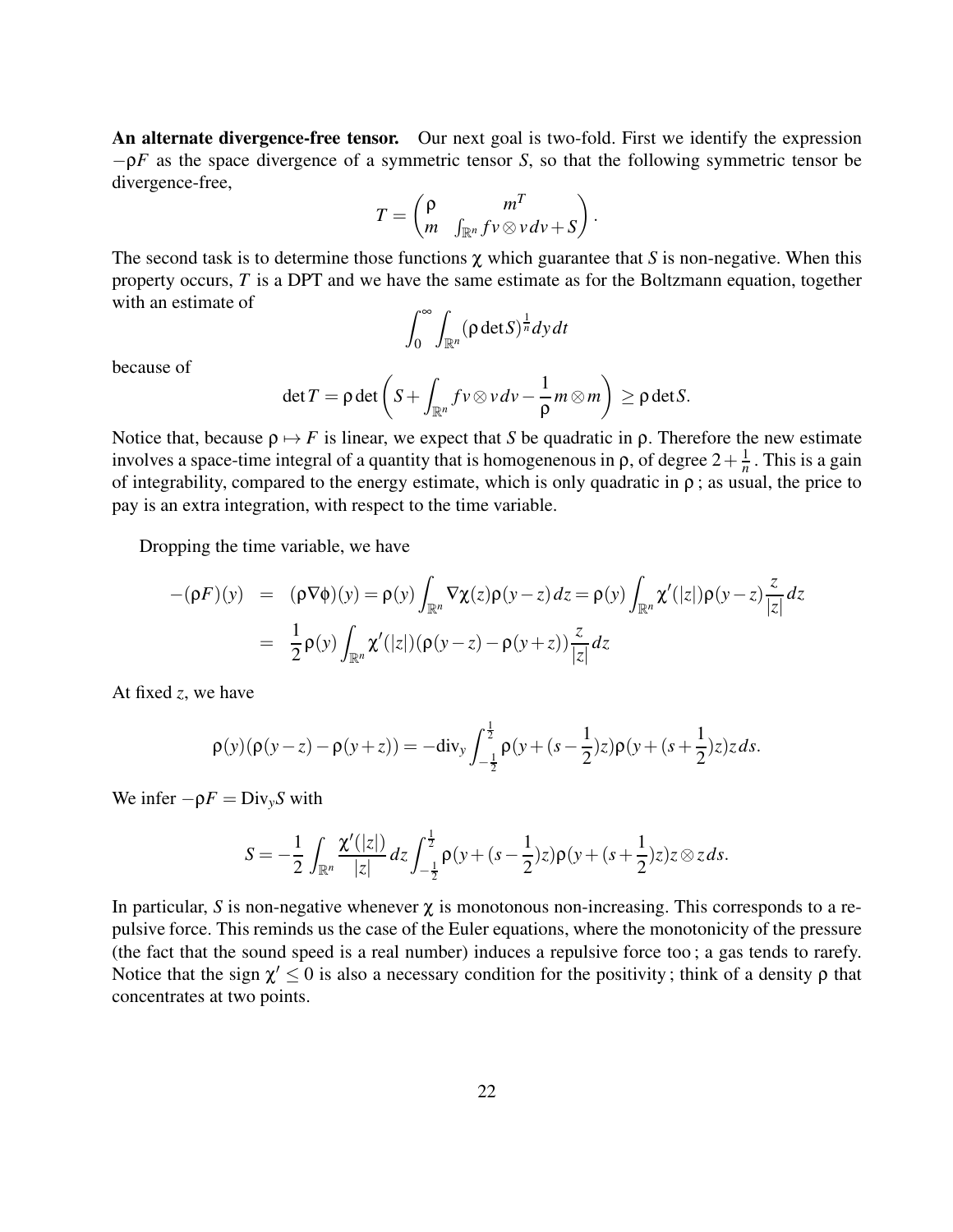According to Section [2.3,](#page-6-1) a space-time estimate can be established whenever the DPT be integrable. For this we need that *S* be integrable. This comes in general as a consequence of the mass and energy estimates. Actually, using the notation  $\phi(r) = r|\chi'(r)|$ , we have

$$
||S(y)|| \leq \frac{1}{2} \int_{\mathbb{R}^n} \phi(|z|) dz \int_{-\frac{1}{2}}^{\frac{1}{2}} \rho(y + (s - \frac{1}{2})z) \rho(y + (s + \frac{1}{2})z) ds.
$$

This yields

$$
\int_{\mathbb{R}^n} ||S(y)|| \, dy \leq \frac{1}{2} \int_{\mathbb{R}^n \times \mathbb{R}^n} \int_{-\frac{1}{2}}^{\frac{1}{2}} \phi(|z|) \, \rho(y + (s - \frac{1}{2})z) \rho(y + (s + \frac{1}{2})z) \, ds \, dy \, dz.
$$

Let us make the change of variable

$$
(y,z,s) \longmapsto (v,w,s),
$$
  $v = y + (s - \frac{1}{2})z, w = y + (s + \frac{1}{2})z.$ 

Remarking that  $dy \, dz \, ds = dv \, dw \, ds$ , we obtain

$$
\int_{\mathbb{R}^n} ||S(y)|| \, dy \leq \frac{1}{2} \int_{\mathbb{R}^n \times \mathbb{R}^n} \phi(|w-v|) \, \rho(v) \rho(w) \, dv \, dw.
$$

Therefore  $S \in L_t^{\infty}(L_y^1)$  whenever the initial data has finite mass and energy and the kernel satisfies

$$
|\chi'(r)| r \leq \text{ cst} \cdot (1 + \chi(r)).
$$

Comment. The moral of this example is that we should investigate in more depth other natural examples of divergence-free symmetric tensors, when *T* is neither positive nor negative semi-definite. We should ask ourselves whether there exists a hidden DPT *A* such that the equation  $Div T = 0$  is equivalent to  $Div A = 0$ . The latter tensor could be defined in terms of the state of the model in a non-local way, while *T* is often defined in local terms.

# <span id="page-22-2"></span>References

- [1] C. Amrouche, P. G. Ciarlet, L. Gratie, S. Kesavan. On the characterizations of matrix fields as linearized strain tensor fields. *J. Math. Pures Appl.*, 86 (2006), pp 116–132.
- <span id="page-22-0"></span>[2] P. G. Ciarlet, P. Ciarlet Jr. Another approach to linearized elasticity and a new proof of Korn's inequality. *Math. Models Methods Appl. Sci.*, 15 (2005), pp 259–271.
- <span id="page-22-1"></span>[3] P. G. Ciarlet, M. Malin, C. Mardare. On a vector version of a fundamental lemma of J.-L. Lions. *Chin. Ann. Math. Ser. B*, 39 (2018), pp 33–46.